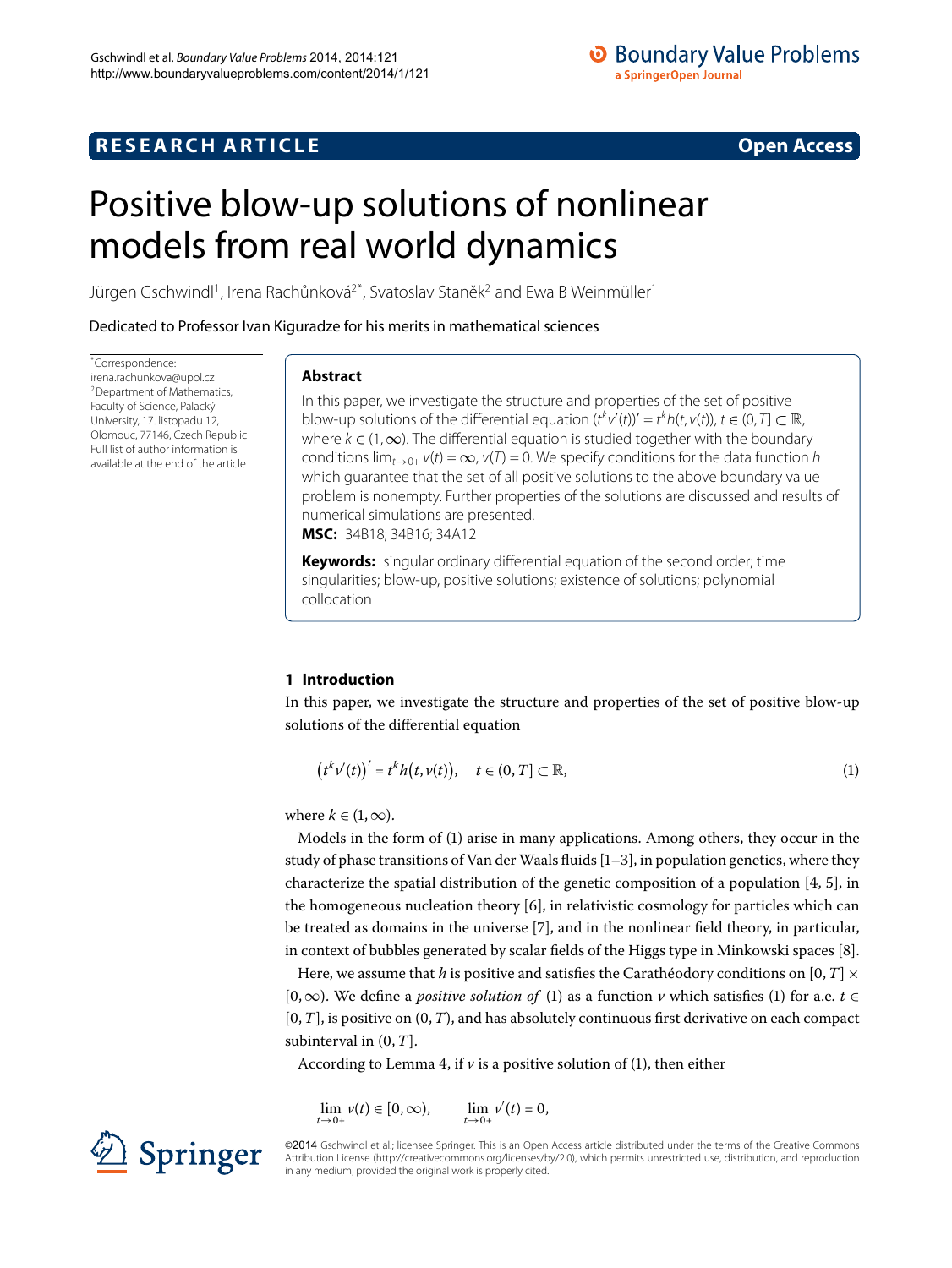<span id="page-1-0"></span>
$$
\lim_{t\to 0+}v(t)=\infty,\qquad \lim_{t\to 0+}v'(t)=-\infty.
$$

In the literature, bounded solutions of  $(1)$  $(1)$  have been widely investigated; see *e.g.*  $[9-13]$  $[9-13]$ . Such solutions are characterized by the initial condition  $\lim_{t\to 0+} \nu'(t) = 0$ . In contrast to this, some real problems lead to the investigation of unbounded solutions which are characterized by the condition  $\lim_{t\to t^*} v(t) = \infty$  for some  $t^* \in [0, T]$  and which are called blowup solutions. We refer to  $[14-16]$  $[14-16]$ . Here, we are interested in blow-up solutions of [\(](#page-0-1)1), where  $t^*$  = 0. In particular, [\(](#page-0-1)1) will be considered together with the boundary conditions

$$
\lim_{t \to 0+} \nu(t) = \infty, \qquad \nu(T) = 0. \tag{2}
$$

In this case, we speak about a *positive solution of problem* (1), (2). Let us denote by  $Z$  the set of all positive solutions to [\(](#page-1-0)1), (2). Moreover, let  $\mathcal{R} = \{v \in \mathcal{Z} : t^k v \text{ is bounded on } (0, T]\}$ and  $\mathcal{R}_c$  = { $\nu \in \mathcal{R} : \nu'(T) = -c$ } for  $c \ge 0$ . Since  $\nu'(T) \le 0$  for each  $\nu \in \mathcal{Z}$ , it is obvious that  $\mathcal{R} = \bigcup_{c \geq 0} \mathcal{R}_c$ .

Our main goal is to find conditions for the data function *h* in [\(](#page-0-1)), which guarantee that the set  $\mathcal{R}_c$  is nonempty for each  $c \geq 0$  and then to investigate the properties of this set. For example, we prove that the difference of any two functions in  $\mathcal{R}_c$ ,  $c \ge 0$ , retains its sign on [0, *T*), and that there exist minimal and maximal solutions  $v_{c,min}$ ,  $v_{c,max} \in \mathcal{R}_c$  for each  $c \ge 0$ , *cf[.](#page-14-0)* Theorem 5. If the interior of the set  $\{(t, x) \in \mathbb{R}^2 : 0 \le t \le T, v_{c,\text{min}}(t) \le x \le v_{c,\text{max}}(t)\}\)$  is nonempty, we show that this interior is fully covered by ordered graphs of other functions belonging to  $\mathcal{R}_c$  for each  $c \geq 0$ ; see Theorem 6. Finally[,](#page-15-1) in Theorem 7, the existence of a positive constant  $\alpha_0$  such that  $\alpha_0 = \lim_{t \to 0+} t^{k-1} \nu_{0,\min}(t)$  is shown and all functions  $\nu$  from  $R$  are uniquely characterized by the condition

$$
\lim_{t\to 0+}t^{k-1}\nu(t)=\alpha,\quad \alpha\in[\alpha_0,\infty).
$$

If we denote such *v* by  $v_\alpha$  and define  $w_\alpha(t) = t^{k-1}v(t)$  for  $t \in (0, T]$ , and  $w_\alpha(0) = \alpha$ , then we find that the graphs of these functions do not intersect[,](#page-16-0) *cf.* Theorem 8, and that for each  $\alpha^* > \alpha_0$ , the set  $\{w_\alpha : \alpha_0 \leq \alpha \leq \alpha^*\}$  is compact in *C*[0, *T*]; see Theorem 9[.](#page-16-1)

The study of a structure of positive solutions to other types of ordinary differential equations can be found for example in  $[17-19]$  $[17-19]$ .

#### **Notation**

Let us denote by  $C[0, T]$  the Banach space of functions continuous on  $[0, T]$  equipped with the maximum norm

$$
||x||_{\infty} = \max\{|x(t)| : t \in [0, T]\}.
$$

Similarly,  $C^1[0,T]$  means the Banach space of functions having a continuous first derivative on  $[0, T]$  with the corresponding maximum norm  $||x||_{\infty} + ||x'||_{\infty}$ . By  $L^1[0, T]$  we denote the set of functions which are Lebesgue integrable on  $[0,T]$ . Moreover,  $AC^1[0,T]$  is the set of functions whose first derivative is absolutely continuous on  $[0, T]$ , while  $AC^1_{\text{loc}}(0, T]$  is

or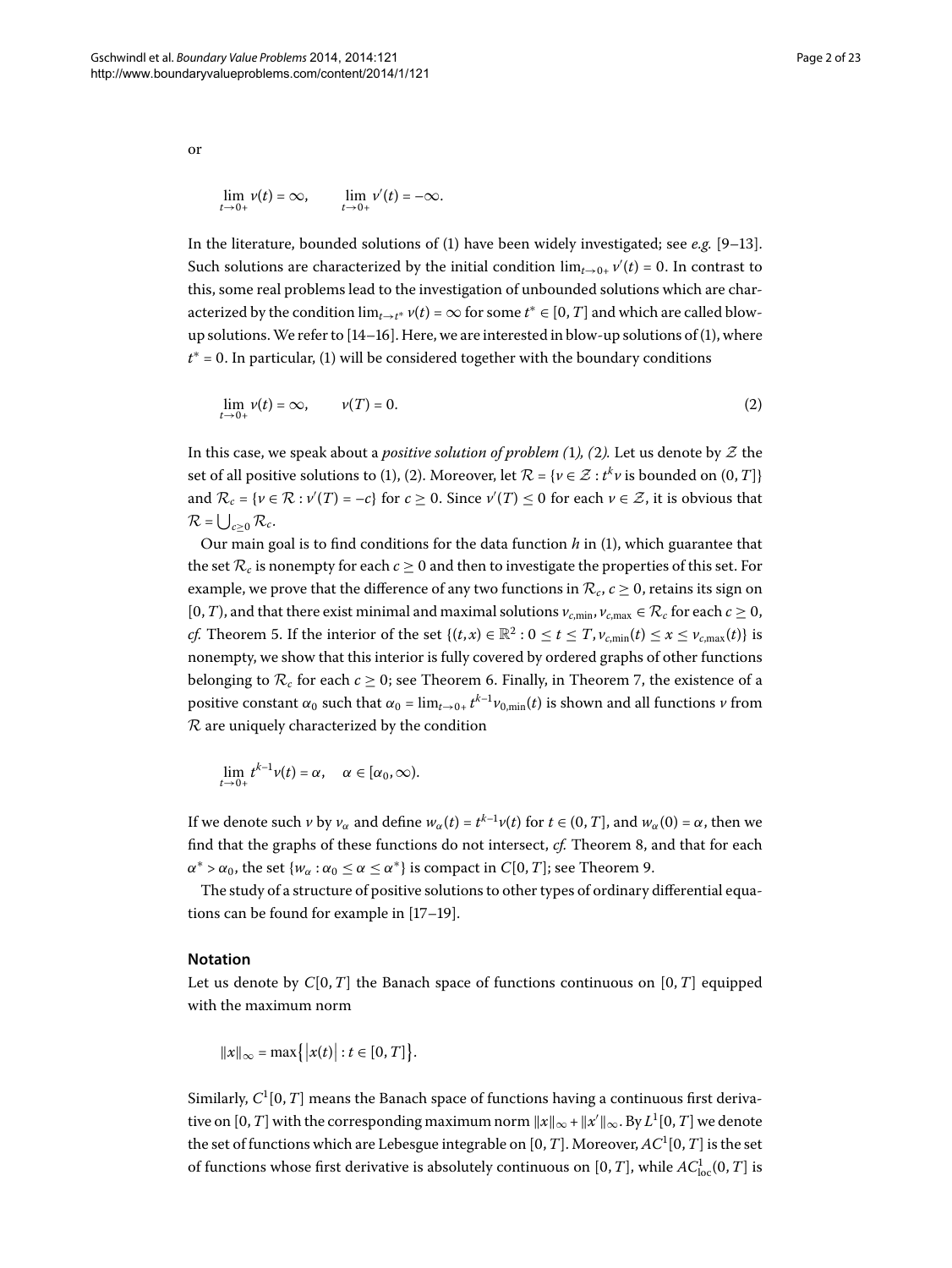the set of functions having absolutely continuous first derivative on each compact subinterval of  $(0, T]$ . We say that  $h(t, x)$  satisfies the Carathéodory conditions on  $[0, T] \times [0, \infty)$ , if the following three conditions hold:

- (i) The function  $h(\cdot, x) : [0, T] \to \mathbb{R}$  is measurable for all  $x \in [0, \infty)$ .
- (ii) The function  $h(t, \cdot) : [0, \infty) \to \mathbb{R}$  is continuous for a.e.  $t \in [0, T]$ .
- (iii) For each compact set  $U \subset [0, \infty)$  there exists a function  $m_U \in L^1[0, T]$  such that

 $|h(t, x)| \le m_{\mathcal{U}}(t)$  for a.e.  $t \in [0, T]$  and all  $x \in \mathcal{U}$ .

For functions satisfying above conditions, we use the notation  $h \in \text{Car}([0, T] \times [0, \infty))$ .

#### **Structure of the paper**

<span id="page-2-0"></span>The paper is organized as follows. In Section 2 we discuss properties of the solutions of the auxiliary Dirichlet problem  $(3)$  $(3)$ ,  $(4)$ . We recapitulate previous results from  $[20]$  and also present new results in Theorems 1[,](#page-3-0) 2, and 3. The main results of the paper can be found in Section 3, where we describe a relation between solutions of problem  $(3)$  $(3)$  $(3)$ ,  $(4)$  and blow-up solutions of problem  $(1)$  $(1)$ ,  $(2)$ ; see Theorem 4[.](#page-13-0) Using this relation and the results of Section 2[,](#page-2-0) we obtain various interesting properties of blow-up solutions; see Theorems 5 to 9. Section 4 contains three examples illustrating the theoretical findings. Final remarks and open problems are formulated in Section 5[.](#page-21-10)

#### **2 Auxiliary results**

In this section we consider the auxiliary singular differential equation,

<span id="page-2-1"></span>
$$
u''(t) + \frac{a}{t}u'(t) - \frac{a}{t^2}u(t) = f(t, u(t)),
$$
\n(3)

where  $a < -1$ . For  $k := -a$  and  $v(t) := t^{-k}u(t)$  $v(t) := t^{-k}u(t)$  $v(t) := t^{-k}u(t)$  $v(t) := t^{-k}u(t)$  $v(t) := t^{-k}u(t)$ , (3) becomes a special case of (1) and therefore, results obtained for [\(](#page-2-1)3) apply for (1). For the further analysis, we assume that  $f$  satisfies the following conditions:

 $(H_1)$   $f \in \text{Car}([0, T] \times [0, \infty)),$ 

(H<sub>2</sub>)  $0 < f(t,x)$  for a.e.  $t \in [0, T]$  and all  $x \in [0, \infty)$ ,

(H<sub>3</sub>)  $f(t, x)$  is increasing in *x* for a.e.  $t \in [0, T]$  and

<span id="page-2-3"></span><span id="page-2-2"></span>
$$
\lim_{x \to \infty} \frac{1}{x} \int_0^T f(t, x) dt = 0.
$$

We now study  $(3)$  $(3)$  subject to the boundary conditions

$$
u(0) = 0, \t u(T) = 0,
$$
\t(4)

and require that

$$
u'(T) = -c, \quad c \ge 0,\tag{5}
$$

holds. We call a function  $u : [0, T] \to \mathbb{R}$  a *positive solution of the Dirichlet problem* (3[\)](#page-2-1), (4) if  $u \in AC^1[0, T]$ ,  $u > 0$  on  $(0, T)$  $(0, T)$ ,  $u$  satisfies the boundary conditions (4), and (3) holds for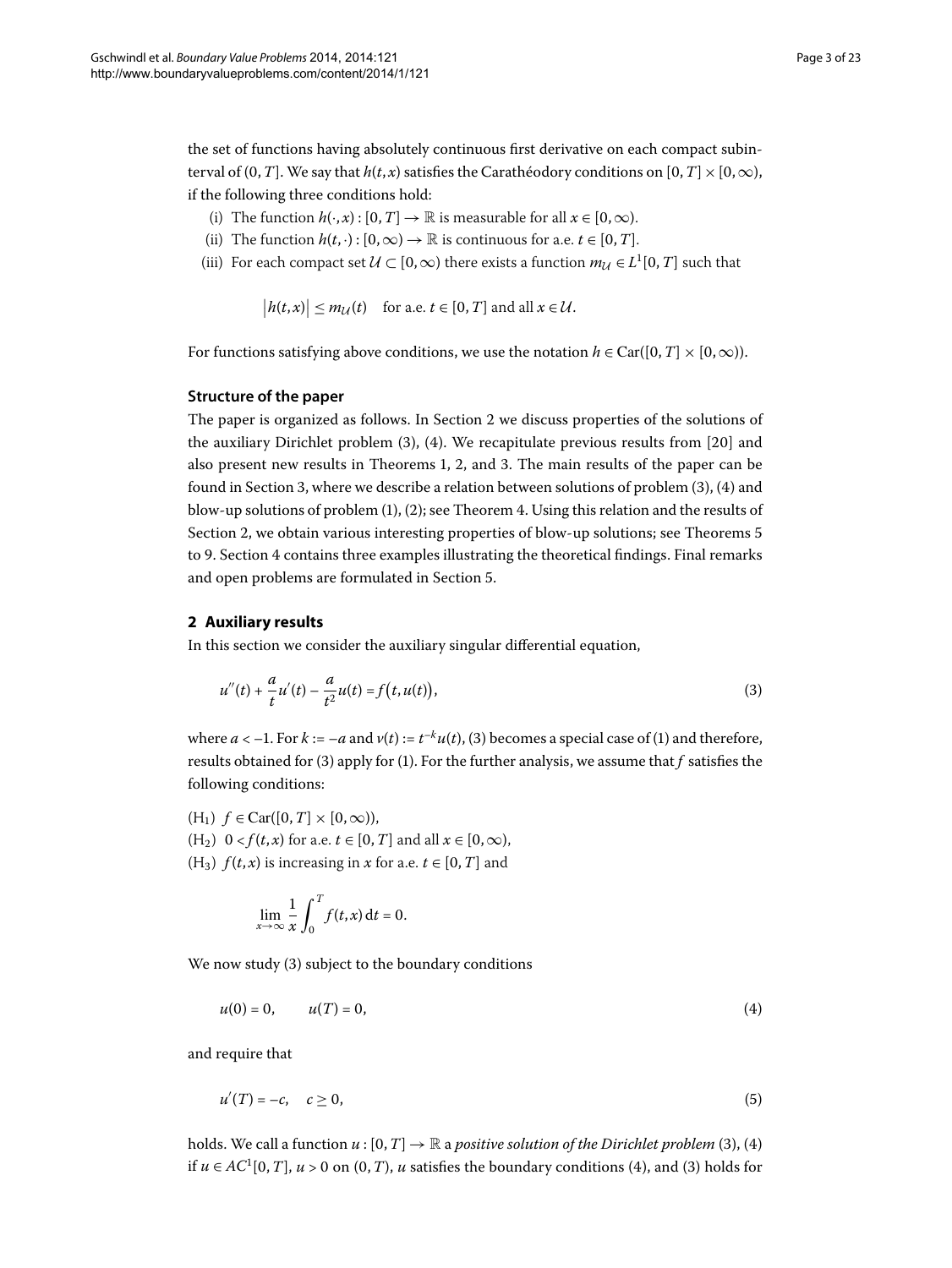<span id="page-3-1"></span>a.e.  $t \in [0, T]$ . Clearly, for each positive solution *u* of (3[\)](#page-2-1), [\(](#page-2-2)4), there exists  $c \ge 0$  such that  $(5)$  $(5)$  is satisfied.

We now denote by S the set of all positive solutions of problem [\(](#page-2-1)3), (4), and  $S_c = \{u \in$  $S: u'(T) = -c$ , where  $c \geq 0$ .

In the following lemma we cite those results from  $[20]$  which will be used in the analysis of problem  $(1)$  $(1)$ ,  $(2)$ .

**Lemma 1** Let  $(H_1)$ - $(H_3)$  hold. Then the following statements hold:

- (a) *For each*  $c \ge 0$  *the set*  $S_c$  *is nonempty and there exist functions*  $u_{c,min}$ ,  $u_{c,max} \in S_c$  *such that*  $u_{c,\min}(t) \leq u(t) \leq u_{c,\max}(t)$  *for*  $t \in [0,T]$  *and*  $u \in S_c$ .
- (b) *If*  $c_1 > c_2 \ge 0$ ,  $u_i \in S_{c_i}$ ,  $i = 1, 2$ , then  $u_1(t) > u_2(t)$  for  $t \in (0, T)$ .
- (c) *If*  $c \ge 0$ ,  $u_i \in S_c$ ,  $i = 1, 2$ , and  $u_1(t_0) > u_2(t_0)$  for some  $t_0 \in (0, T)$ , then either  $u_1(t) > u_2(t)$  for  $t \in (0, T)$  *or there exists*  $t_* \in (t_0, T)$  *such that*  $u_1(t) > u_2(t)$  for  $t \in (0, t_*)$  *and*  $u_1(t) = u_2(t)$  *for*  $t \in [t_*, T]$ .
- (d) *For each*  $t_0 \in (0, T)$  *and each*  $A > u_{0, \text{max}}(t_0)$  *there exists*  $u \in S$  *satisfying*  $u(t_0) = A$ .
- (e)  $S_c$  *is a one-point set for each*  $c \in [0, \infty) \setminus \Gamma$ , where  $\Gamma \subset [0, \infty)$  *is at most countable.*
- (f) *For each*  $0 \le K \le Q < \infty$ , *the set*  $\bigcup_{K \le c \le Q} S_c$  *is compact in*  $C^1[0, T]$ *.*
- (g) *If*  $c \geq 0$ , *then*  $u \in S_c$  *if and only if it is a solution of the equation*

<span id="page-3-5"></span>
$$
u(t) = t \frac{cT^{a+1}}{|a+1|} (T^{-a-1} - t^{-a-1}) + t \int_t^T s^{-a-2} \left( \int_s^T \xi^{a+1} f(\xi, u(\xi)) d\xi \right) ds \tag{6}
$$

*in the set*  $C^1[0,T]$ .

<span id="page-3-0"></span>We now formulate new results which complete those from [\[](#page-22-5)20]. We first establish a relation between  $S_0$  and the set  $\{(t, x) \in \mathbb{R}^2 : 0 \le t \le T, u_{0,\text{min}}(t) \le x \le u_{0,\text{max}}(t)\}\)$  if its interior is nonempty. This question was a short time ago an open problem [20[,](#page-22-5) Remark 4.4]. We note that the relation between  $S_c$  and the set  $\{(t, x) \in \mathbb{R}^2 : 0 \le t \le T, u_{c,\text{min}}(t) \le x \le u_{c,\text{max}}(t)\}$ with  $c > 0$  having nonempty interior is described in Lemma 1[\(](#page-3-1)d).

**Theorem 1** Let  $(H_1)$ - $(H_3)$  hold. Let us assume that there exists  $t_0 \in (0,T)$  such that  $u_{0,\min}(t_0) < u_{0,\max}(t_0)$ . Then for any  $Q \in (u_{0,\min}(t_0), u_{0,\max}(t_0))$  there exists  $u \in S_0$  satisfying  $u(t_0) = Q$ .

*Proof Step* . *Auxiliary Dirichlet problem*.

Choose  $Q \in (u_{0,\text{min}}(t_0), u_{0,\text{max}}(t_0))$ . Consider (3) subject to the Dirichlet conditions

<span id="page-3-4"></span><span id="page-3-2"></span>
$$
u(t_0) = Q, \qquad u(T) = 0. \tag{7}
$$

We claim that there exists a solution  $\nu$  to problem (3[\)](#page-2-1), [\(](#page-3-2)7) such that

<span id="page-3-3"></span>
$$
u_{0,\min}(t) \le v(t) \le u_{0,\max}(t) \quad \text{for } t \in [t_0, T].
$$
\n(8)

We show this result utilizing the method of lower and upper functions. It follows from (H<sub>1</sub>) that there exists  $\varphi \in L^1[t_0, T]$  such that

$$
\left|\frac{a}{t^2}x + f(t,x)\right| \leq \varphi(t) \quad \text{for a.e. } t \in [t_0, T] \text{ and } u_{0,\min}(t) \leq x \leq u_{0,\max}(t). \tag{9}
$$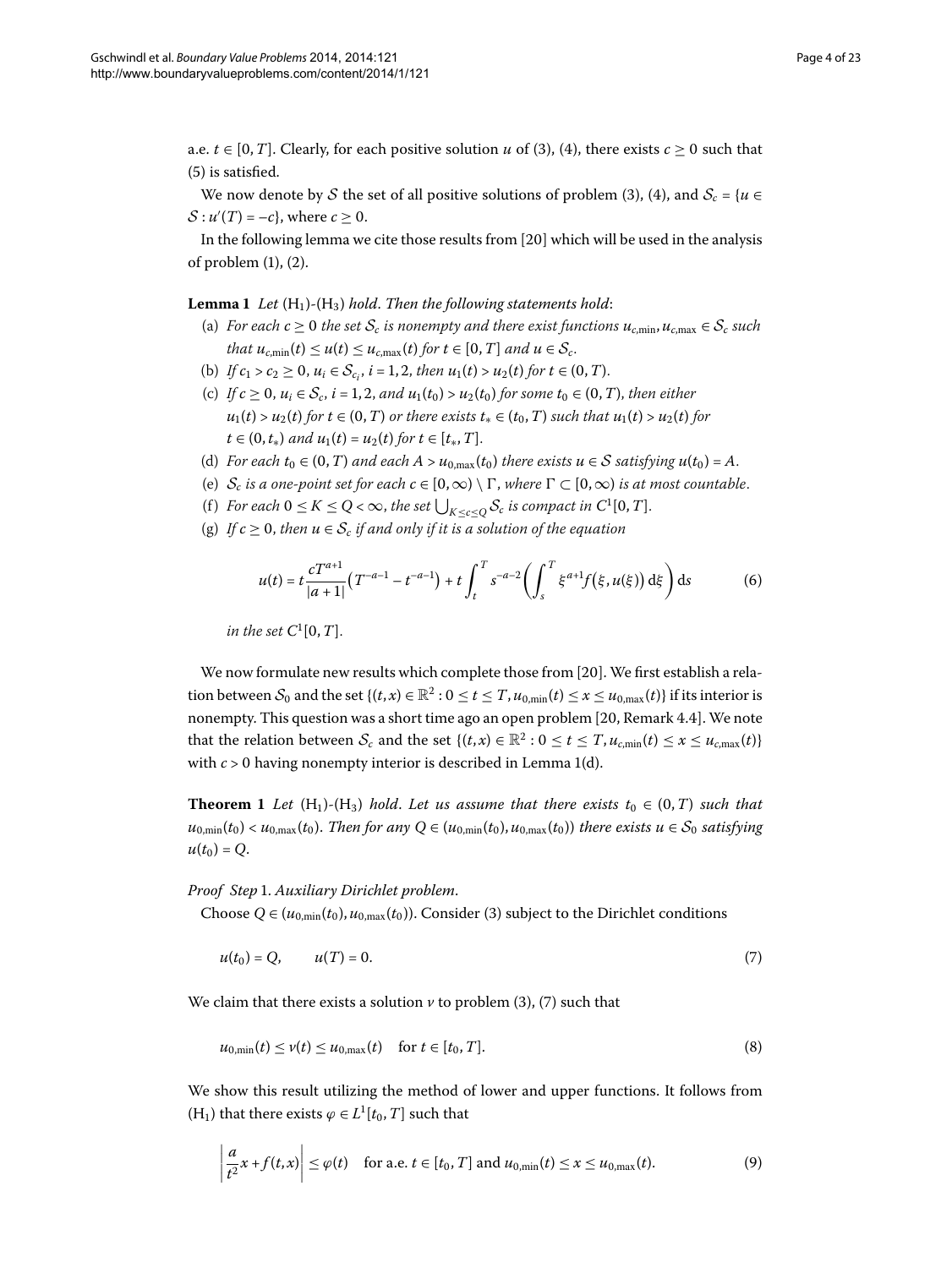Let

$$
W = \int_{t_0}^T \varphi(t) \, \mathrm{d}t, \qquad S = \max \left\{ \left\| u'_{0,\min} \right\|_{\infty}, \left\| u'_{0,\max} \right\|_{\infty}, \left( \frac{T}{t_0} \right)^{|a|} W \right\} + 1,
$$

and let  $\chi : \mathbb{R} \to [0, 1]$  be given as

$$
\chi(x) = \begin{cases} 1 & \text{if } |x| \le S, \\ 2 - \frac{|x|}{S} & \text{if } S < |x| < 2S, \\ 0 & \text{if } |x| \ge 2S. \end{cases}
$$

We now consider the auxiliary differential equation

<span id="page-4-0"></span>
$$
v''(t) = \chi(v'(t))\left(-\frac{a}{t}v'(t) + \frac{a}{t^2}v(t) + f(t,v(t))\right).
$$
\n(10)

It is not difficult to verify that  $\chi(y)|y| \leq S$  for  $y \in \mathbb{R}$ . Hence, *cf.* (9),

$$
\chi(y)\left| -\frac{a}{t}y + \frac{a}{t^2}x + f(t,x) \right| \leq \chi(y)\frac{|ay|}{t} + \chi(y)\varphi(t) \leq \frac{|a|S}{t} + \varphi(t)
$$
\n(11)

for a.e.  $t \in [t_0, T]$  and all  $u_{0,\min}(t) \le x \le u_{0,\max}(t)$ ,  $y \in \mathbb{R}$ . Since  $\chi(u'_{0,\min}(t)) = 1$  and  $\chi(u'_{0,\max}(t)) = 1$  for  $t \in [t_0, T]$ ,  $u_{0,\min}(T) = u_{0,\max}(T) = 0$ ,  $u_{0,\min}(t_0) < Q < u_{0,\max}(t_0)$ , and  $u_{0,\text{min}}$ ,  $u_{0,\text{max}}$  solve (3[\)](#page-2-1) on [0, *T*], we conclude that  $u_{0,\text{min}}$  and  $u_{0,\text{max}}$  are lower and upper functions of problem [\(](#page-3-2)3), (7) (see *e.g.* [\[](#page-22-6)21] or [22]). This fact together with (11) implies the existence of a solution  $\nu$  to problem [\(](#page-3-4)3), (7) satisfying (8), *cf.* [21, Lemma 3.7]. Moreover,

$$
\frac{u_{0,\min}(t)}{T-t}\leq \frac{v(t)}{T-t}\leq \frac{u_{0,\max}(t)}{T-t},\quad t\in[t_0,T),
$$

[a](#page-21-11)nd taking the limit  $t \to T$  we obtain<sup>a</sup>  $u'_{0,\min}(T) \geq v'(T) \geq u'_{0,\max}(T)$ , which together with  $u'_{0,\min}(T) = u'_{0,\max}(T) = 0$  gives  $v'(T) = 0$ .

We now prove that  $|v'| < S$  on  $[t_0, T]$ . The proof is indirect. Let us assume that there exists  $\xi \in [t_0, T)$  such that  $|v'(\xi)| = S$  and  $|v'(t)| < S$  for  $t \in (\xi, T]$ . Then  $\chi(v'(t)) = 1$  on this interval, and therefore

$$
v''(t) = -\frac{a}{t}v'(t) + \frac{a}{t^2}v(t) + f(t,v(t)) \quad \text{for a.e. } t \in [\xi, T].
$$

From  $(8)$  $(8)$  and  $(9)$  we conclude that

$$
\left|\frac{a}{t^2}\nu(t)+f\big(t,\nu(t)\big)\right|\leq \varphi(t)\quad\text{for a.e. }t\in[\xi,T].
$$

Since

$$
-v'(t) = v'(T) - v'(t) = \int_{t}^{T} v''(s) ds
$$
  
=  $-a \int_{t}^{T} \frac{v'(s)}{s} ds + \int_{t}^{T} \left(\frac{a}{s^2} v(s) + f(s, v(s))\right) ds,$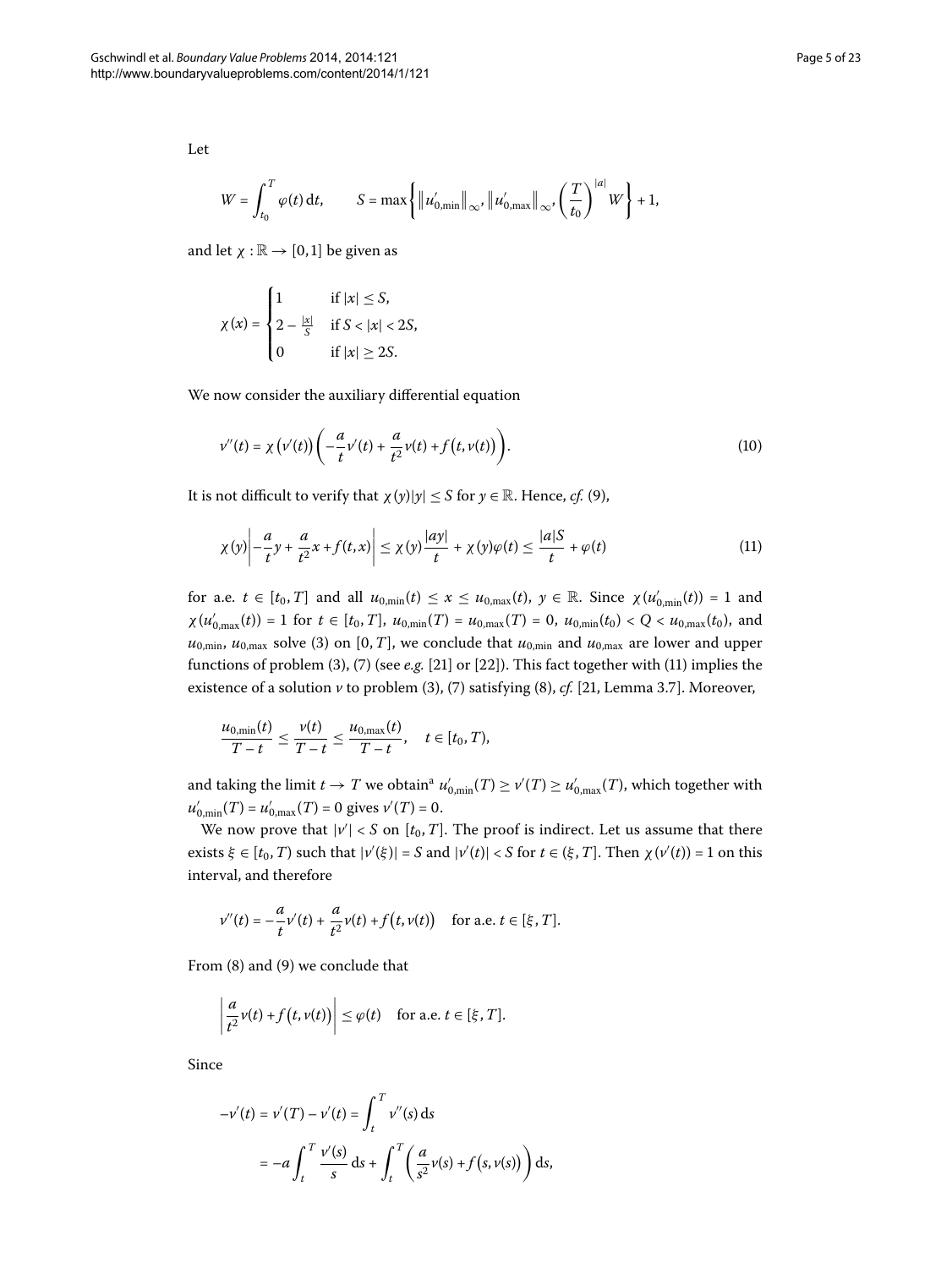we have

$$
\left|v'(t)\right| \leq |a| \int_t^T \frac{|v'(s)|}{s} \, \mathrm{d} s + \int_t^T \varphi(s) \, \mathrm{d} s.
$$

In particular,

$$
\left|v'(t)\right| \leq |a| \int_t^T \frac{|v'(s)|}{s} \, \mathrm{d} s + W \quad \text{for } t \in [\xi, T].
$$

By the Gronwall lemma,

$$
\left|v'(t)\right| \leq W \exp\left(|a| \int_t^T \frac{ds}{s}\right) = W\left(\frac{T}{t}\right)^{|a|}, \quad t \in [\xi, T].
$$

Therefore

$$
S = |\nu'(\xi)| \leq W \left(\frac{T}{\xi}\right)^{|a|},
$$

which contradicts

<span id="page-5-0"></span>
$$
W\left(\frac{T}{\xi}\right)^{|a|} \leq W\left(\frac{T}{t_0}\right)^{|a|} \leq S - 1.
$$

Consequently,  $|v'(t)| < S$  for  $t \in [t_0, T]$ , and so  $\chi(v') = 1$  on this interval. Thus,  $v$  is a solution of problem (3[\)](#page-3-2), (7).

*Step* . *Continuation of the solution v*.

It follows from the arguments given in Step 1 that  $\nu$  is a solution of problem (3[\)](#page-2-1), (7) on  $[t_0, T]$ ,  $\nu'(T) = 0$  and  $u_{0,\min}(t_0) < \nu(t_0) < u_{0,\max}(t_0)$  because  $\nu(t_0) = Q \in (u_{0,\min}(t_0), u_{0,\max}(t_0))$ . It is easy to verify that the equality

$$
\left(t^{a+2}\left(\frac{v(t)}{t}\right)'\right)' = t^{a+1}f\left(t,v(t)\right) \tag{12}
$$

is satisfied for a.e.  $t \in [t_0, T]$ . We now integrate the last equality two times over  $[t, T] \subset$  $[t_0, T]$  and have (note that  $\nu(T) = \nu'(T) = 0$ )

<span id="page-5-2"></span>
$$
v(t) = t \int_t^T s^{-a-2} \bigg( \int_s^T \xi^{a+1} f(\xi, v(\xi)) d\xi \bigg) ds, \quad t \in [t_0, T].
$$

Let  $u$  be a solution of problem [\(](#page-2-1)3), (7) on an interval  $J$  which is a left-continuation of  $v$ . Let us assume that *u* is not continuable. Let  $\gamma = \inf\{t : t \in J\}$ . Then  $0 \leq \gamma < t_0$  and [\(](#page-5-0)12) with *v* replaced by  $u$  holds for a.e.  $t \in J$ . The integration now yields

<span id="page-5-1"></span>
$$
u(t) = t \int_t^T s^{-a-2} \left( \int_s^T \xi^{a+1} f(\xi, u(\xi)) d\xi \right) ds, \quad t \in J,
$$
\n(13)

and we claim that

$$
u_{0,\min}(t) < u(t) < u_{0,\max}(t) \quad \text{for } t \in (\gamma, t_0]. \tag{14}
$$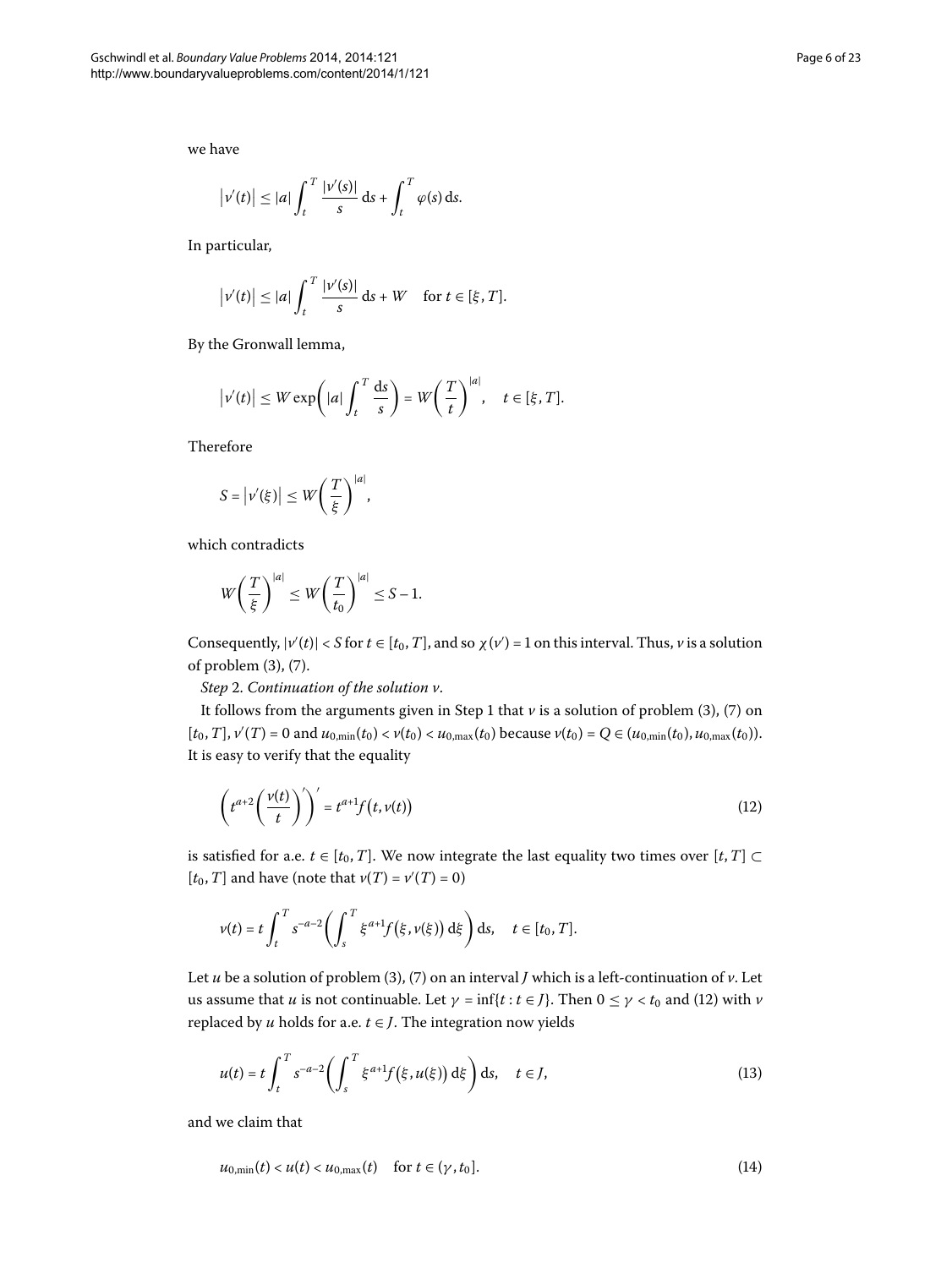We show inequality  $(14)$  $(14)$  indirectly. Let us assume that  $(14)$  does not hold. Then there exists  $\nu \in (\gamma, t_0)$  such that

$$
u_{0,\min}(t) < u(t) < u_{0,\max}(t) \quad \text{for } t \in (\nu, t_0]
$$

and either  $u(v) = u_{0,\text{max}}(v)$  or  $u(v) = u_{0,\text{min}}(v)$ . Assume that  $u(v) = u_{0,\text{max}}(v)$ .

Since, by  $(H_3)$ ,  $f(t, u(t)) < f(t, u_{0, max}(t))$  for a.e.  $t \in [v, t_0]$  and  $f(t, u(t)) \leq f(t, u_{0, max}(t))$  for a.e.  $t \in [t_0, T]$ , we have

$$
u(\nu) = \nu \int_{\nu}^{T} s^{-a-2} \left( \int_{s}^{T} \xi^{a+1} f(\xi, u(\xi)) d\xi \right) ds
$$
  

$$
< \nu \int_{\nu}^{T} s^{-a-2} \left( \int_{s}^{T} \xi^{a+1} f(\xi, u_{0,\max}(\xi)) d\xi \right) ds = u_{0,\max}(\nu),
$$

which is not possible. The case  $u(v) = u_{0,\text{min}}(v)$  can be discussed analogously. Hence, (14) holds.

Suppose that  $\gamma > 0$ . Then  $J = (\gamma, T]$  and since *u* is bounded on  $(\gamma, T]$ , it follows that  $\limsup_{t\to\gamma^+} |u'(t)| = \infty$ . The integration of the equality

$$
u''(t) = -\frac{a}{t}u'(t) + \frac{a}{t^2}u(t) + f(t, u(t)) \text{ for a.e. } t \in (\gamma, T]
$$

over  $[t, T] \subset (\gamma, T]$  gives

$$
-u'(t) = -a \int_t^T \frac{u'(s)}{s} ds + \int_t^T \left(\frac{a}{s^2} u(s) + f(s, u(s))\right) ds, \quad t \in (\gamma, T].
$$

Since  $|\frac{a}{t^2}u(t) + f(t, u(t))| \le p(t)$  for a.e.  $t \in [\gamma, T]$ , where  $p \in L^1[\gamma, T]$ , we have

$$
\left|u'(t)\right| \leq |a| \int_t^T \frac{|u'(s)|}{s} \, \mathrm{d} s + \int_\gamma^T p(s) \, \mathrm{d} s, \quad t \in (\gamma, T].
$$

Using the Gronwall lemma, we deduce that for  $t \in (\gamma, T]$ ,

$$
\left|u'(t)\right| \leq \left(\frac{T}{t}\right)^{|a|} \int_{\gamma}^{T} p(s) \, ds \leq \left(\frac{T}{\gamma}\right)^{|a|} \int_{\gamma}^{T} p(s) \, ds
$$

<span id="page-6-0"></span>holds. This is a contradiction.

Therefore  $\gamma = 0$ , and then [\(](#page-5-1)14) yields  $\lim_{t\to 0^+} u(t) = 0$ . Consequently  $J = [0, T]$ , and the assertion of the theorem follows from [\(](#page-5-2)13).  $\Box$ 

In the next corollary we extend the statement (d) from Lemma to a large set of *A* values.

**Corollary 1** For each  $t_0 \in (0,T)$  and each  $A \ge u_{0,\min}(t_0)$  there exists  $u \in S$  satisfying  $u(t_0) = A$ .

*Proof* The result follows immediately from Lemma 1(d) and Theorem 1[.](#page-3-0)  $\Box$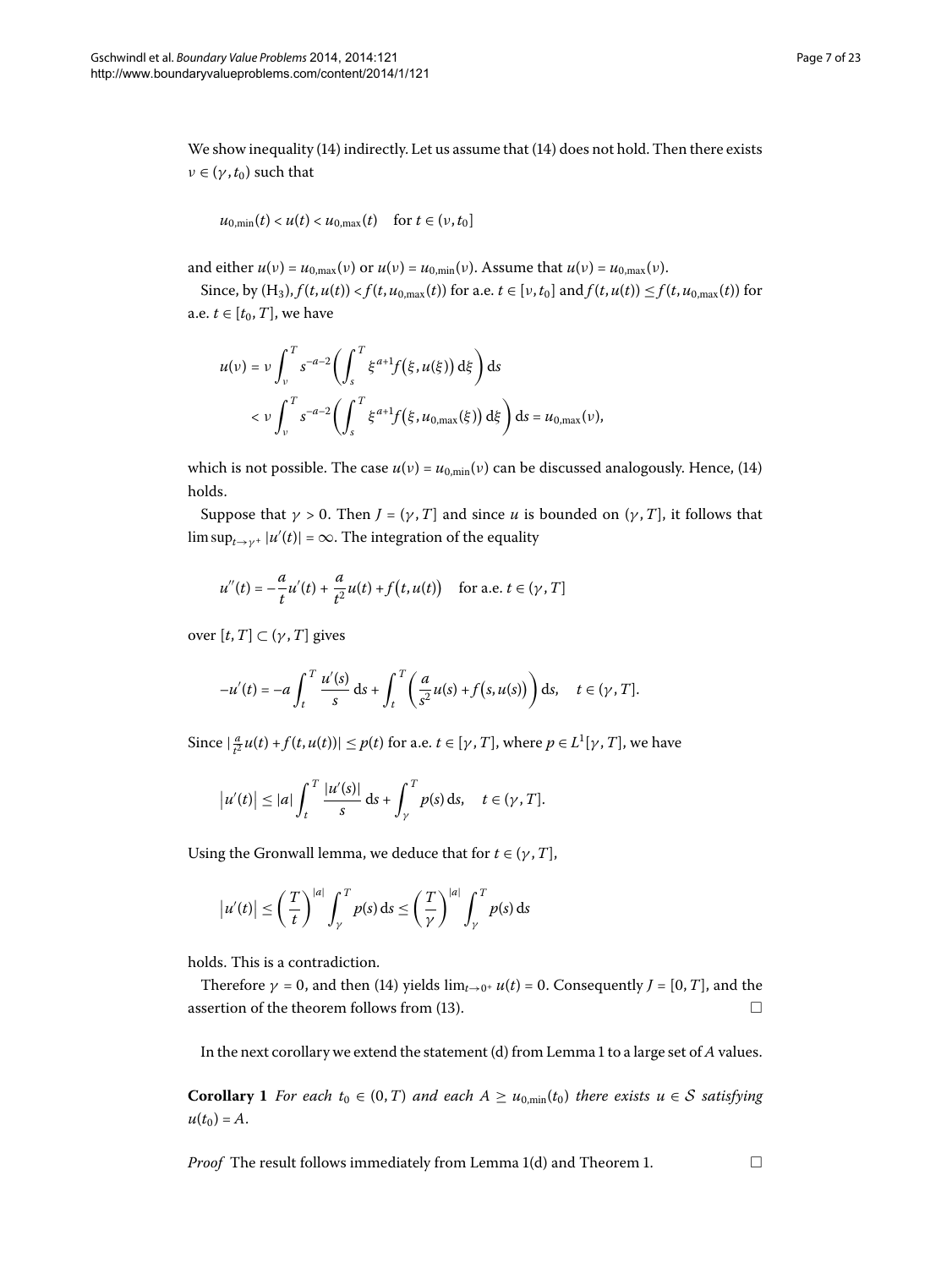**Remark 1** Corollary 1 says that the set  $\mathcal{U} = \{(t, x) \in \mathbb{R}^2 : t \in [0, T], x \ge u_{0, \text{min}}(t)\}\)$  is covered by the graphs of functions from  $S$ , that is,

<span id="page-7-0"></span>
$$
\mathcal{U} = \big\{ \big(t, u(t)\big) : t \in [0, T], \ u \in \mathcal{S} \big\}.
$$

<span id="page-7-1"></span>By Lemma 1(b), (c) we know that functions from  $S$  are uniquely determined by the values  $-c$  of their derivatives at the right end point  $t = T$  only in the case that  $S_c$  is a singleton set for each  $c \ge 0$ . Since we cannot uniquely determine all functions from S via their derivatives at  $t = T$ , see Lemma 1(e), we discuss their derivatives at the singular point  $t = 0$ .

**Lemma 2** Let  $(H_1)$ - $(H_3)$  hold. Let  $u \in S_c$ ,  $c \ge 0$ . Then

$$
u'(0) = \frac{c}{|a+1|} + \int_0^T s^{-a-2} \left( \int_s^T \xi^{a+1} f(\xi, u(\xi)) d\xi \right) ds.
$$
 (15)

*Proof* It follows from Lemma 1[\(](#page-3-1)g) that (6) holds for  $t \in [0, T]$ . Since  $u(0) = 0$ , we have (note that  $a + 1 < 0$ )

$$
u'(0) = \lim_{t \to 0+} \frac{u(t) - u(0)}{t}
$$
  
= 
$$
\lim_{t \to 0+} \left( \frac{cT^{a+1}}{|a+1|} (T^{-a-1} - t^{-a-1}) + \int_t^T s^{-a-2} \left( \int_s^T \xi^{a+1} f(\xi, u(\xi)) d\xi \right) ds \right)
$$
  
= 
$$
\frac{c}{|a+1|} + \int_0^T s^{-a-2} \left( \int_s^T \xi^{a+1} f(\xi, u(\xi)) d\xi \right) ds,
$$

<span id="page-7-2"></span>and  $(15)$  $(15)$  follows.

<span id="page-7-3"></span>**Corollary** 2 *Let*  $u \in S$ *. Then* 

$$
u'(0) = -\frac{u'(T)}{|a+1|} + \int_0^T s^{-a-2} \bigg( \int_s^T \xi^{a+1} f(\xi, u(\xi)) d\xi \bigg) ds.
$$

*Proof* The result follows from Lemma 2[,](#page-7-1) since  $u \in S_{-u'(T)}$ .  $(T)$ .

**Corollary** 3 Let  $u, v \in S$ ,  $u \neq v$ . Then  $u'(0) \neq v'(0)$ .

*Proof* Since  $u \neq v$ , there exists  $t_0 \in (0, T)$  such that  $u(t_0) \neq v(t_0)$ . We can assume that for instance  $u(t_0) < v(t_0)$ . Then  $u < v$  on  $(0, t_0]$  and  $u \le v$  on  $(t_0, T]$  by Lemma 1(b)(c). Hence,  $u'(T) \ge v'(T)$  and

$$
\int_0^T s^{-a-2} \biggl( \int_s^T \xi^{a+1} f(\xi, u(\xi)) d\xi \biggr) ds
$$
  
< 
$$
< \int_0^T s^{-a-2} \biggl( \int_s^T \xi^{a+1} f(\xi, v(\xi)) d\xi \biggr) ds,
$$

which together with Corollary 2 gives  $u'(0) < v'$  $(0).$ 

 $\Box$ 

 $\Box$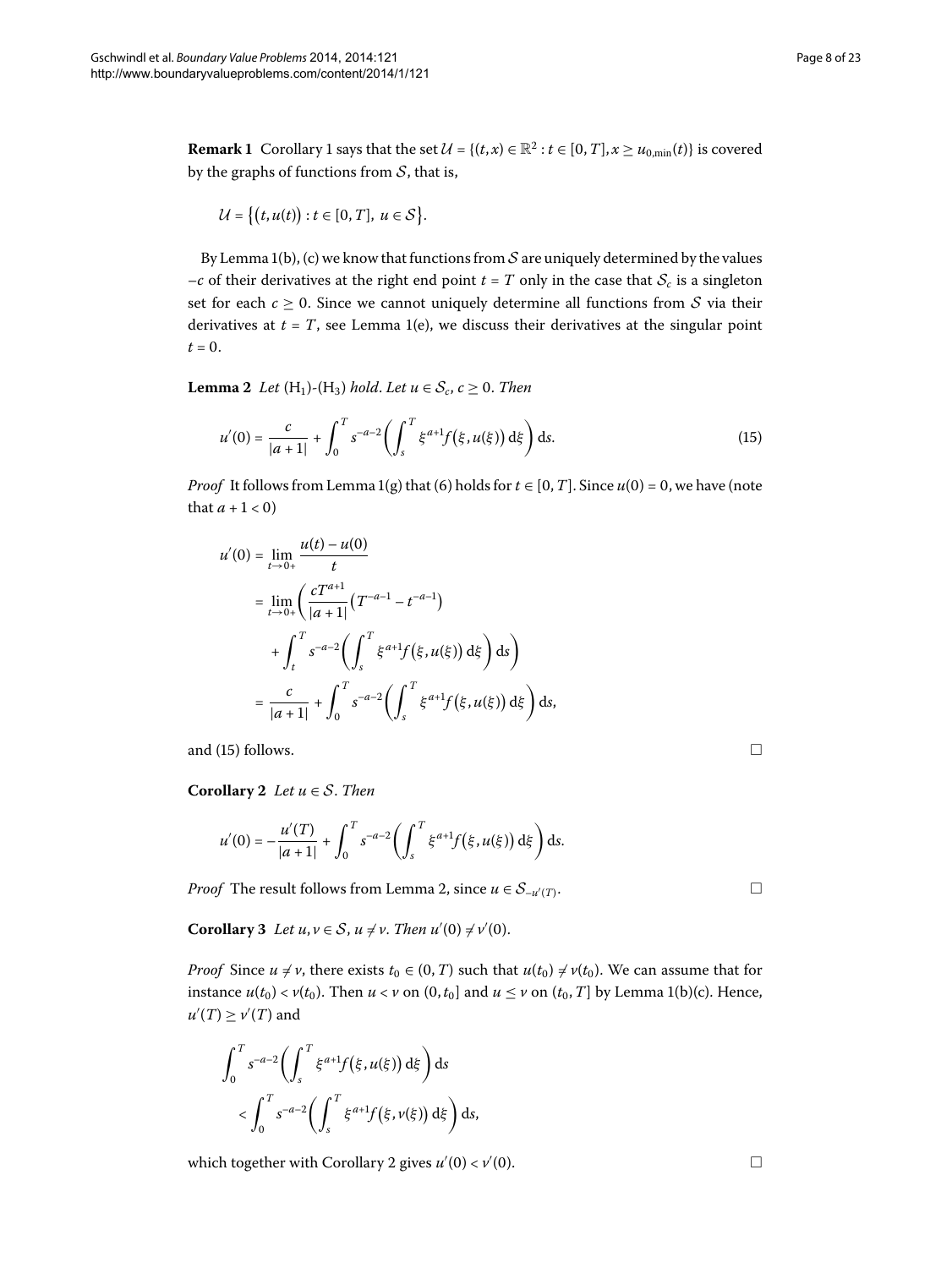<span id="page-8-1"></span>**Corollary**  $4$  *Let*  $u \in S_c$ ,  $c \ge 0$ *. Then* 

<span id="page-8-0"></span>
$$
u'(0) > \frac{c}{|a+1|}.\tag{16}
$$

*In particular, u'*<sub>0,min</sub>(0) > 0.

*Proof* Inequality (16) follows from Lemma 2 and the fact that  $f(t, u(t)) > 0$  for a.e.  $t \in [0, T]$ by  $(H_2)$ .  $\Box$ 

**Corollary 5** *Let*  $u \in S$ *. Then* 

$$
\int_0^T s^{-a-2} \bigg( \int_s^T \xi^{a+1} f(\xi, u(\xi)) \,d\xi \bigg) \,ds = \frac{1}{|a+1|} \int_0^T f(s, u(s)) \,ds.
$$

*Proof* The integration of [\(](#page-2-1)3) over [ $\varepsilon$ , *T*]  $\subset$  (0, *T*] gives

$$
u'(T) - u'(\varepsilon) + a \int_{\varepsilon}^T \frac{u'(t)}{t} dt - a \int_{\varepsilon}^T \frac{u(t)}{t^2} dt = \int_{\varepsilon}^T f(t, u(t)) dt.
$$

Using integration by parts we obtain

$$
\int_{\varepsilon}^T \frac{u(t)}{t^2} dt = \frac{u(\varepsilon)}{\varepsilon} + \int_{\varepsilon}^T \frac{u'(t)}{t} dt,
$$

and, therefore,

$$
u'(T) - u'(\varepsilon) - a \frac{u(\varepsilon)}{\varepsilon} = \int_{\varepsilon}^{T} f(t, u(t)) dt.
$$

Taking the limit  $\varepsilon \to 0$ , we have

$$
u'(T) + |a+1|u'(0) = \int_0^T f(t, u(t)) dt.
$$

<span id="page-8-2"></span>On the other hand, it follows from Corollary 2 that

$$
u'(T) + |a+1|u'(0) = |a+1| \int_0^T s^{-a-2} \left( \int_s^T \xi^{a+1} f(\xi, u(\xi)) d\xi \right) ds.
$$

Combining the above two equalities yields the result.

**Lemma 3** Let  $(H_1)$ - $(H_3)$  hold. Let  $c \ge 0$  and  $S_c$  be not a singleton set. Then for each *α* ∈ [ $u'_{c,\text{min}}(0)$ ,  $u'_{c,\text{max}}(0)$ ] *there exists a unique u* ∈ *S<sub>c</sub> such that u'*(0) = *α*. *Consequently*,  $[u'_{c,\min}(0), u'_{c,\max}(0)] = \{u'(0) : u \in S_c\}.$ 

 $\Box$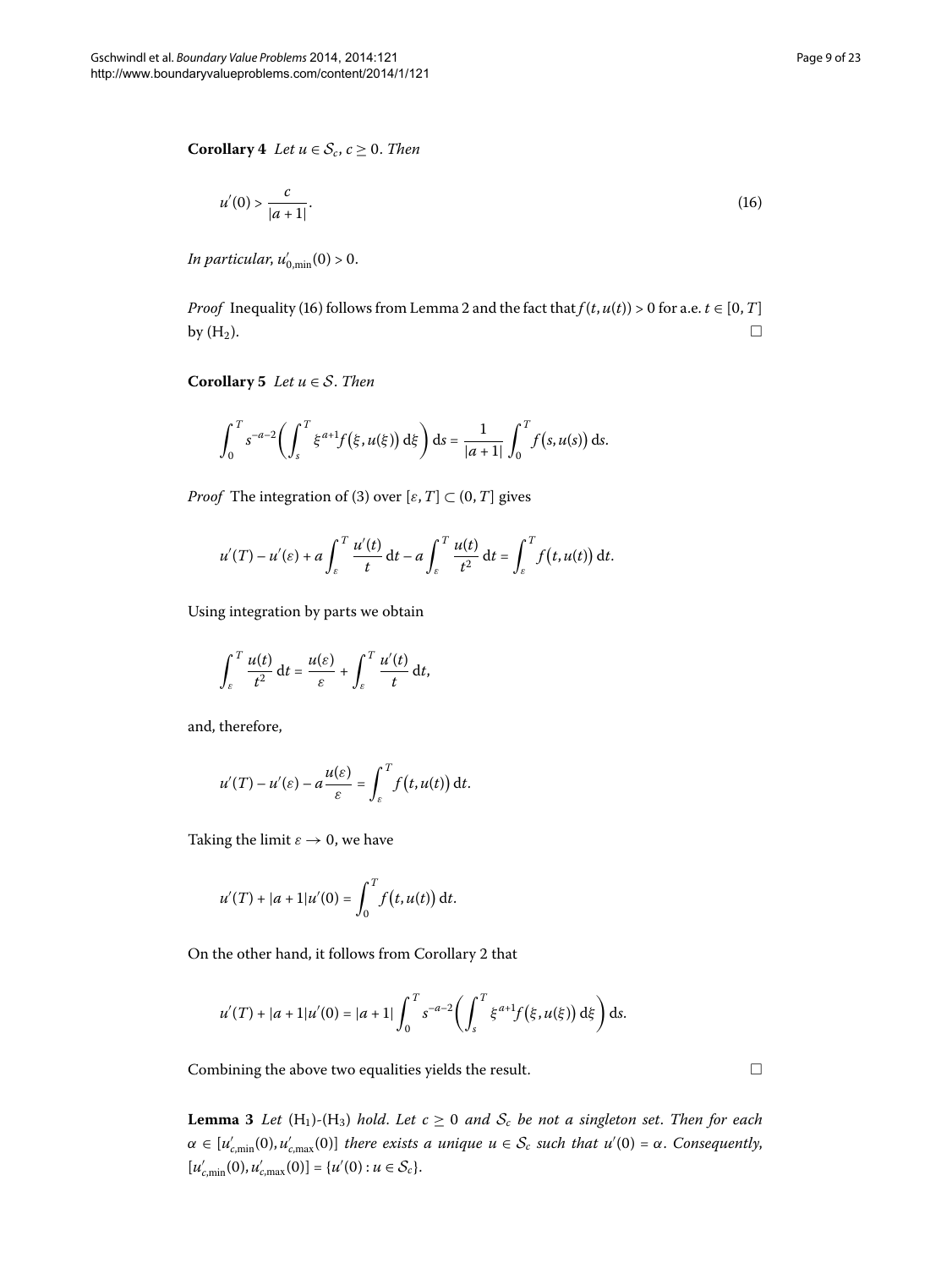*Proof* Let  $u \in S_c$ ,  $u_{c,min} \neq u \neq u_{c,max}$ . Then it follows from Lemma 1(a) and (H<sub>3</sub>) that

$$
\int_0^T s^{-a-2} \left( \int_s^T \xi^{a+1} f(\xi, u_{c,\min}(\xi)) d\xi \right) ds
$$
  

$$
< \int_0^T s^{-a-2} \left( \int_s^T \xi^{a+1} f(\xi, u(\xi)) d\xi \right) ds
$$
  

$$
< \int_0^T s^{-a-2} \left( \int_s^T \xi^{a+1} f(\xi, u_{c,\max}(\xi)) d\xi \right) ds.
$$

Hence, by Lemma 2,

 $u'_{c,\min}(0) < u'(0) < u'_{c,\max}(0) \text{ for } u \in S_c, u_{c,\min} \neq u \neq u_{c,\max}.$ 

Since  $S_c$  is a compact set in  $C^1[0,T]$  by Lemma 1(f), the set  $I = \{u'(0) : u \in S_c\} \subset$  $[u'_{c,\min}(0), u'_{c,\max}(0)]$  is closed. In fact, let  $\{\beta_n\} \subset I$ ,  $\beta_n = u'_n(0)$ , where  $u_n \in S_c$ , and let lim<sub>*n*→∞</sub>  $\beta_n = \beta$ . Then there exist a subsequence  $\{\beta_{k_n}\}\$  of  $\{\beta_n\}\$  and  $u \in \mathcal{S}_c$  such that  $\lim_{n\to\infty} u_{k_n} = u$  in  $C^1[0,T]$ . In particular,  $\beta_{k_n} = u'_{k_n}(0) \to u'(0)$  as  $n \to \infty$ . Therefore,  $\beta = u'(0) \in I$ .

It remains to prove that  $I = [u'_{c,\text{min}}(0), u'_{c,\text{max}}(0)].$  Assume that the equality does not hold. Then, from the structure of bounded and closed subsets of  $\mathbb R$  the existence of an open in- $\text{teval } (\alpha, \beta) \subset [u'_{c,\text{min}}(0), u'_{c,\text{max}}(0)] \setminus I, \alpha, \beta \in I, \text{follows.}$  Let  $\alpha = u'_{\alpha}(0)$  and  $\beta = u'_{\beta}(0),$  where  $u_{\alpha}, u_{\beta} \in S_c$ . Due to Lemma 1(c), there exists  $t_0 \in (0, T)$  such that  $u_{\alpha} < u_{\beta}$  on  $(0, t_0]$ ,  $u_{\alpha} \le u_{\beta}$ on  $(t_0, T]$  $(t_0, T]$  $(t_0, T]$ . Choose *τ* ∈  $(u_α(t_0), u_β(t_0))$ . By Corollary 1, there exists  $ν ∈ S_c$  such that  $ν(t_0) = τ$ . Then  $u_\alpha < v < u_\beta$  on  $(0, t_0]$  and  $u_\alpha \le v \le u_\beta$  on  $(t_0, T]$ . Consequently,  $u'_\alpha(0) < v'(0) < u'_\beta(0)$ on  $(t_0, T]$ , that is,  $v'(0) \in (\alpha, \beta)$ , which is not possible.

<span id="page-9-0"></span>Since functions from S belong to  $AC^1[0,T]$ , we have  $u'(0) < \infty$  for each  $u \in S$ . Corollary 4 yields  $u'_{0,\rm min}(0)$  > 0. Let us denote

<span id="page-9-1"></span>
$$
J := \left[ u'_{0,\min}(0), \infty \right) \subset (0, \infty). \tag{17}
$$

Lemma 3 implies that functions from  $S$  can be uniquely determined by the values of their derivatives at the singular point  $t = 0$ ; see Theorem 2[.](#page-9-0)

**Theorem 2** Let  $(H_1)$ - $(H_3)$  hold. Then there exists a unique  $u \in S$  satisfying  $u'(0) = \alpha$  if and *only if*  $\alpha \in J$ .

*Proof* We first show

$$
\{u'(0): u \in \mathcal{S}\} = J. \tag{18}
$$

It follows from Lemma 3 that

$$
\left\{u'(0): u \in \bigcup_{0 \leq c \leq K} \mathcal{S}_c\right\} = \left[u'_{0,\min}(0), u'_{K,\max}(0)\right]
$$

for each  $K \ge 0$ , where we set  $u_{c,\text{min}} = u = u_{c,\text{max}}$  if  $S_c$  is a singleton set and  $S_c = \{u\}$ . In view of Corollary 4,  $u'(0) > c/|a+1|$  $u'(0) > c/|a+1|$  $u'(0) > c/|a+1|$  for  $u \in \mathcal{S}_c$ . Consequently, (18) follows.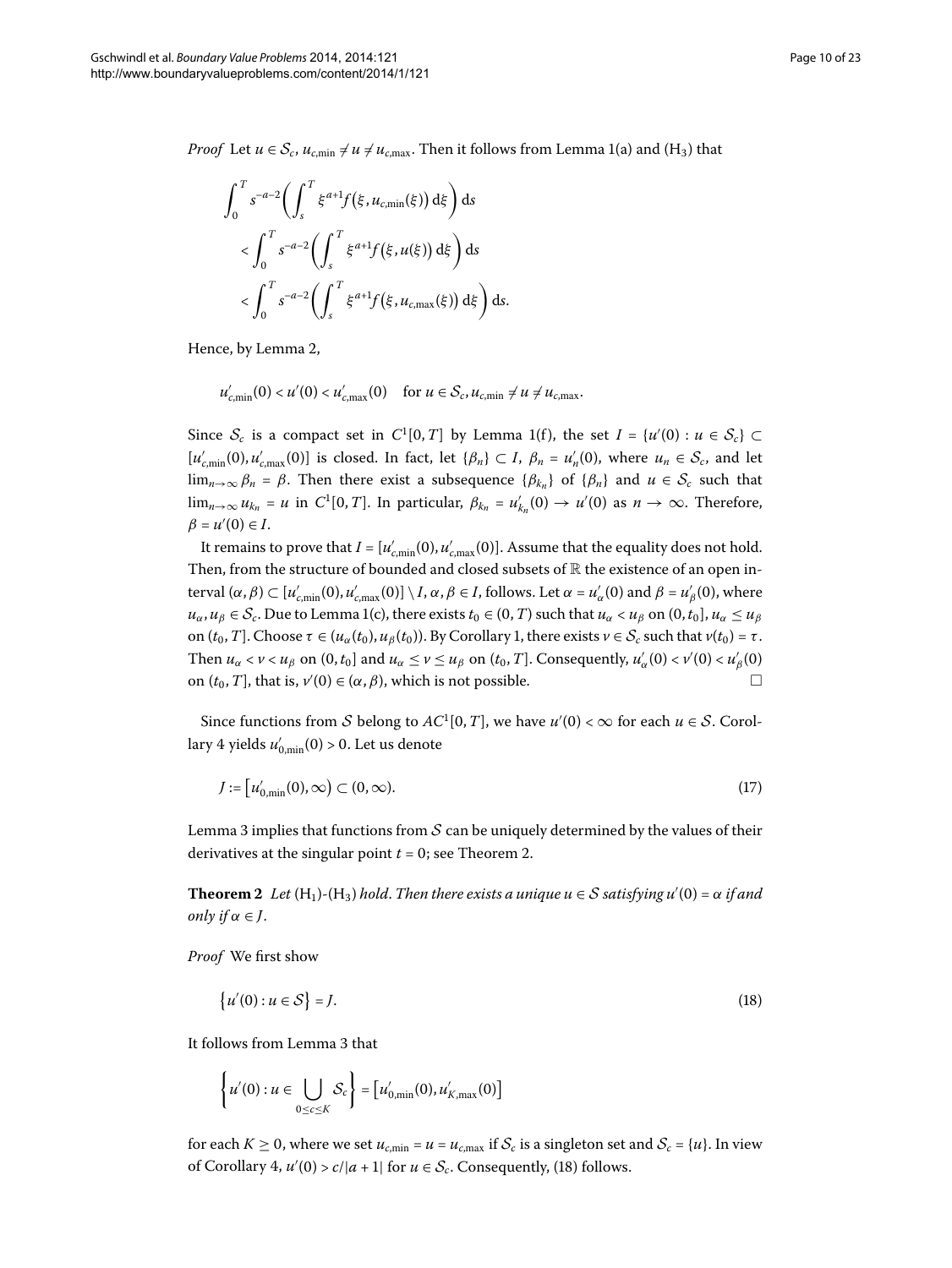<span id="page-10-1"></span>Let us now choose  $\alpha \in J$ . Then there exists  $u \in S$  satisfying  $u'(0) = \alpha$ . The uniqueness of  $\mu$  follows from Corollary 3.

For  $\alpha \in J$ , we denote by  $u_{\alpha}$  the unique element of  $S$  satisfying  $u'_{\alpha}(0) = \alpha$ .

**Theorem 3** Let  $(H_1)$ - $(H_3)$  hold. Assume that  $\{\alpha_n\} \subset J$  is a convergent sequence and  $\lim_{n\to\infty} \alpha_n = \alpha$ . *Then*  $\lim_{n\to\infty} u_{\alpha_n} = u_\alpha$  *in*  $C^1[0, T]$ .

<span id="page-10-2"></span>*Proof* Let  $K = \sup\{-u'_{\alpha_n}(T) : n \in \mathbb{N}\}$ . Then  $K < \infty$  because  $\alpha_n = u'_{\alpha_n}(0) > -u'_{\alpha_n}(T)/|a+1|$ for  $n \in \mathbb{N}$  by Corollary 4[.](#page-8-1) Since  $\{u_{\alpha_n}\} \subset \bigcup_{0 \le c \le K} S_c$  and  $\bigcup_{0 \le c \le K} S_c$  is compact in  $C^1[0, T]$ by Lemma 1(f), the sequence  $\{u_{\alpha_n}\}$  is relatively compact in  $C^1[0,T]$ . Let  $\{u_{\alpha_{\ell_n}}\}$  be a subsequence of  $\{u_{\alpha_n}\}$  which is convergent in  $C^1[0,T]$ , and let  $\lim_{n\to\infty}u_{\alpha_{\ell_n}}=u$ . Then  $u\in\mathcal{S}_{c_0}$  for a  $c_0 \in [0, K]$  and  $u'(0) = \lim_{n \to \infty} u'_{\alpha_{\ell_n}}(0) = \lim_{n \to \infty} \alpha_{\ell_n} = \alpha$ . Therefore,  $u = u_\alpha$  and hence any subsequence  $\{u_{\alpha_{\ell_n}}\}$  of  $\{u_{\alpha_n}\}$  converging in  $C^1[0,T]$  has the same limit  $u_\alpha$ . Consequently,  $\{u_{\alpha} \}$  is convergent in  $C^1[0, T]$  and  $u_{\alpha}$  is its limit.  $\Box$ 

#### <span id="page-10-0"></span>**3 Blow-up solutions and their properties**

This section contains the main results of the paper. First, we present a lemma which de-scribes how positive solutions of (1[\)](#page-0-1) may behave at the singular point  $t = 0$ .

**Lemma 4** Let  $k \in (1, \infty)$  *and let the function h*  $\in$  Car([0, *T*]  $\times$  (0,  $\infty$ )) *be positive. Let v be a positive solution of* [\(\)](#page-0-1). *Then either*

<span id="page-10-7"></span><span id="page-10-3"></span>
$$
\lim_{t \to 0+} v(t) \in [0, \infty), \qquad \lim_{t \to 0+} v'(t) = 0,\tag{19}
$$

*or*

<span id="page-10-5"></span>
$$
\lim_{t \to 0+} \nu(t) = \infty, \qquad \lim_{t \to 0+} \nu'(t) = -\infty.
$$
 (20)

*Proof* By Corollary 3.5 in [12[\]](#page-22-8), if  $\sup\{|v(t)| + |v'(t)| : t \in (0, T]\} < \infty$  $\sup\{|v(t)| + |v'(t)| : t \in (0, T]\} < \infty$  $\sup\{|v(t)| + |v'(t)| : t \in (0, T]\} < \infty$ , then *v* satisfies (19). Now, assume that

<span id="page-10-4"></span>
$$
\sup\{|v(t)| + |v'(t)| : t \in (0, T]\} = \infty.
$$
\n(21)

Then *v* has to satisfy

<span id="page-10-6"></span>
$$
\sup\{|v'(t)| : t \in (0, T]\} = \infty,\tag{22}
$$

because otherwise, if (22[\)](#page-10-5) was not true, then  $\sup\{|v(t)| : t \in (0, T]\} < \infty$ , contradicting (21). Since *h* is positive, [\(](#page-0-1)1) indicates that the function  $t^k v'(t)$  is increasing on  $(0, T]$  and hence there exists  $\lim_{t\to 0+} t^k v'(t)$ . The next part of the proof is divided into three cases.

(i) Let us assume that

$$
\lim_{t \to 0+} t^k v'(t) = 0. \tag{23}
$$

Since  $t^k v'(t)$  is increasing on  $(0, T]$ , we deduce  $t^k v'(t) > 0$  and  $v'(t) > 0$  for  $t \in (0, T]$ . Consequently,  $\nu$  is increasing on  $(0, T]$ . This together with  $\nu > 0$  and  $\nu \in AC^1_{loc}(0, T]$  yields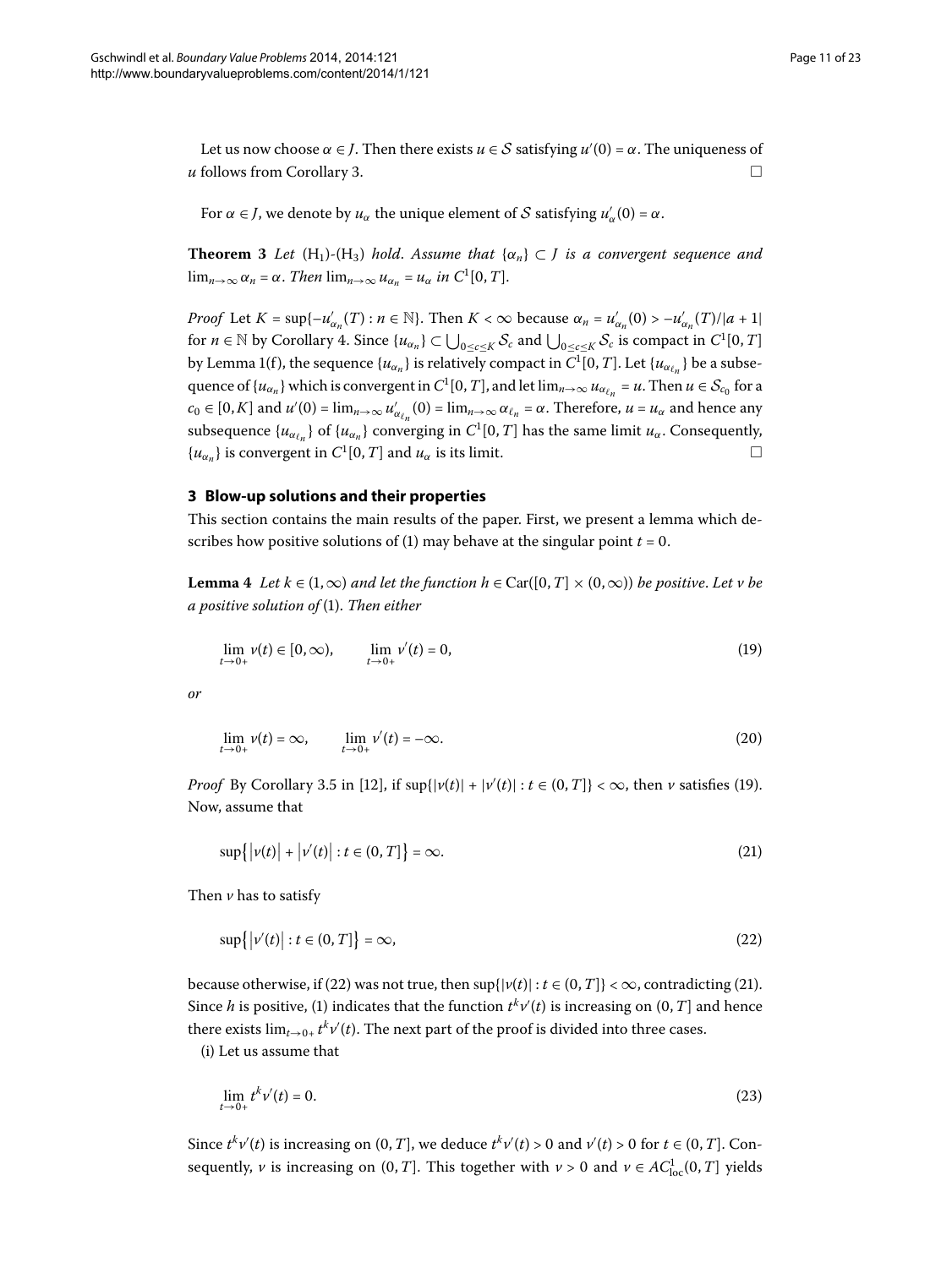$\sup\{\nu(t): t \in (0, T]\} < \infty$  $\sup\{\nu(t): t \in (0, T]\} < \infty$  $\sup\{\nu(t): t \in (0, T]\} < \infty$  $\sup\{\nu(t): t \in (0, T]\} < \infty$  $\sup\{\nu(t): t \in (0, T]\} < \infty$ . Therefore,  $h(t, \nu(t)) \in L^1[0, T]$ . Integrating (1) and using (23), we obtain

$$
t^{k}v'(t) = \int_{0}^{t} s^{k}h(s, v(s)) ds, \quad t \in (0, T],
$$
  
 
$$
0 < v'(t) = \frac{1}{t^{k}} \int_{0}^{t} s^{k}h(s, v(s)) ds < \int_{0}^{T} h(s, v(s)) ds < \infty, \quad t \in (0, T],
$$

which is a contradiction to  $(22)$  $(22)$ .

(ii) Assume that

<span id="page-11-0"></span>
$$
\lim_{t\to 0+}t^k v'(t)=\ell>0.
$$

Then there exists  $t_0 \in (0, T)$  such that

$$
v'(t) > \ell/2t^k \quad \text{for } t \in (0, t_0].
$$
\n
$$
(24)
$$

Hence, *v* is increasing on  $(0, t_0]$  and there exists  $\lim_{t\to 0+} v(t) \ge 0$ .

By integration, we obtain from  $(24)$ 

$$
v(t_0)-v(t)>\frac{\ell(t_0^{1-k}-t^{1-k})}{2(1-k)},\quad t\in(0,t_0]
$$

and, by virtue of  $k > 1$  and  $\ell > 0$ , we arrive at

<span id="page-11-2"></span>
$$
\lim_{t\to 0+}v(t)\leq v(t_0)-\lim_{t\to 0+}\frac{\ell(t_0^{1-k}-t^{1-k})}{2(1-k)}=-\infty,
$$

which again is a contradiction.

(iii) Assume that

<span id="page-11-1"></span>
$$
\lim_{t \to 0+} t^k \nu'(t) = \ell < 0. \tag{25}
$$

Then there exists  $t_0 \in (0, T)$  such that

$$
v'(t) < \ell/2t^k \quad \text{for } t \in (0, t_0].
$$
\n
$$
(26)
$$

Hence, *v* is decreasing on  $(0, t_0]$  and there exists  $\lim_{t\to 0+} v(t) \in (0, \infty]$ . By integration, we obtain from  $(26)$ 

$$
v(t_0)-v(t)<\frac{\ell(t_0^{1-k}-t^{1-k})}{2(1-k)},\quad t\in(0,t_0]
$$

and, since  $k > 1$  and  $\ell < 0$ , we have

$$
\lim_{t\to 0+}v(t)\geq v(t_0)-\lim_{t\to 0+}\frac{\ell(t_0^{1-k}-t^{1-k})}{2(1-k)}=\infty.
$$

In addition [\(](#page-11-2)25) yields  $\lim_{t\to 0+} v'(t) = -\infty$  and (20) follows.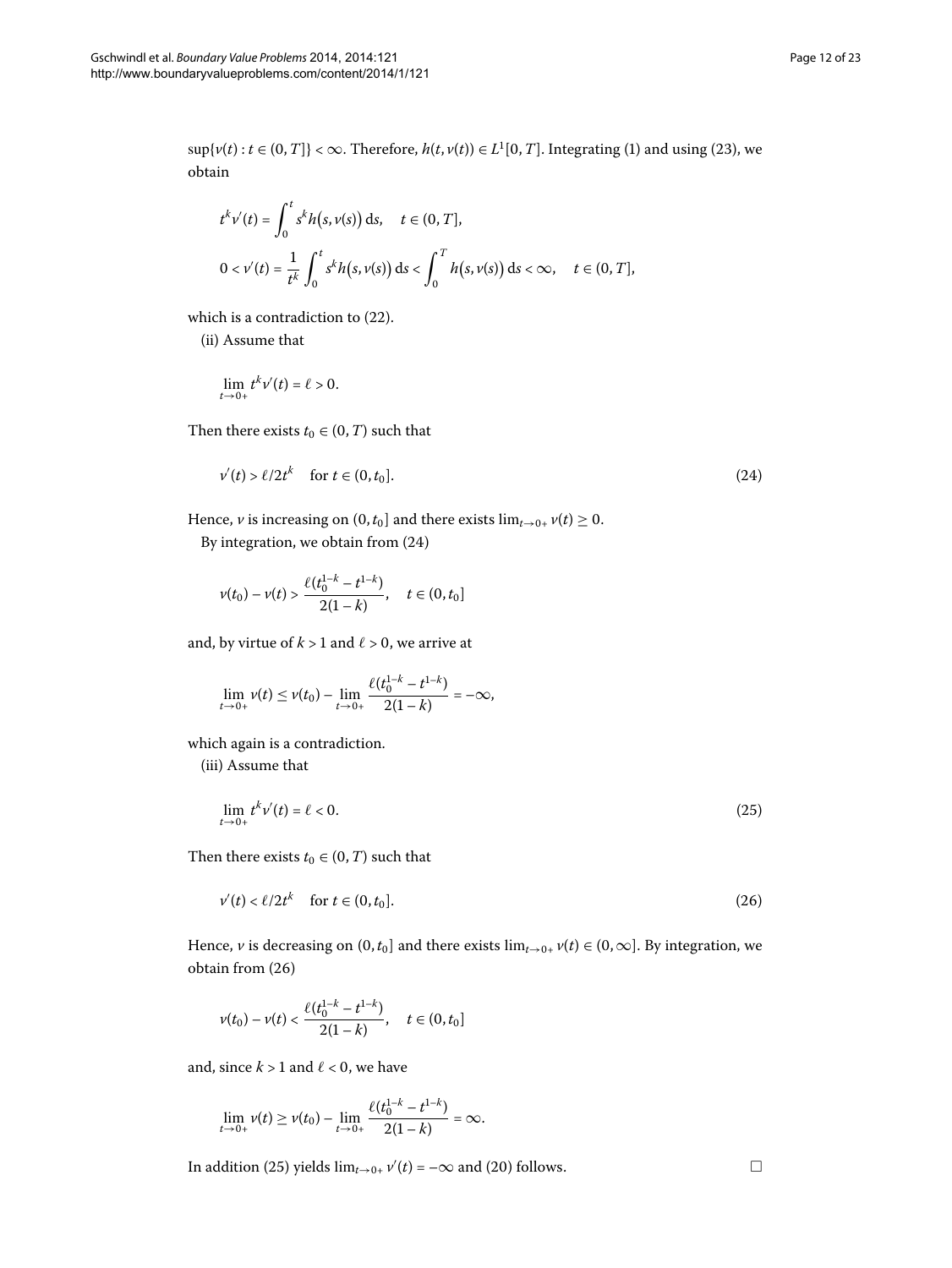Now, we investigate the existence and properties of blow-up solutions of (), for the case that the function *h* has the form

<span id="page-12-0"></span>
$$
h(t,x)=\psi(t)+g(t,x).
$$

In particular, we study the equation

$$
v''(t) + \frac{k}{t}v'(t) = \psi(t) + g(t, v(t)),
$$
\n(27)

where  $k \in (1, \infty)$  and  $\psi$ , *g* satisfy the conditions

- $(H_1^0)$   $\psi \in L^1[0, T]$  and  $\psi > 0$  for a.e.  $t \in [0, T]$ ,
- $(H_2^0)$   $g \in \text{Car}([0, T] \times [0, \infty))$  and  $g(t, x)$  is increasing in *x* for a.e.  $t \in [0, T]$ ,
- $(H_3^0)$   $0 \le g(t,x) \le \phi(x)$  for a.e.  $t \in [0, T]$  and all  $x \in [0, \infty)$ , where  $\phi \in C[0, \infty)$ ,  $\phi$  is increasing and

<span id="page-12-2"></span><span id="page-12-1"></span>
$$
\lim_{x\to\infty}\frac{\phi(x)}{x}=0.
$$

Together with  $(27)$  $(27)$  we consider the conditions

$$
\lim_{t \to 0} \nu(t) = \infty, \qquad \nu(T) = 0,
$$
\n(28)

and

$$
v'(T) = -c.\tag{29}
$$

We define a *positive solution to problem* (27[\)](#page-12-0), (28) as a function  $\nu \in AC^1_{\text{loc}}(0,T]$  such that  $v > 0$  on  $(0, T)$  $(0, T)$ , *v* satisfies the boundary conditions (28), and (27) holds for a.e.  $t \in [0, T]$ . Define a set  $\mathcal Z$  by

$$
\mathcal{Z} = \left\{ \nu \in AC_{\text{loc}}^1(0, T] : \nu \text{ is a positive solution of (27), (28)} \right\}. \tag{30}
$$

Clearly, for each  $v \in \mathcal{Z}$  there exists  $c \geq 0$  such that [\(](#page-12-2)29) holds.

**Lemma 5** Let  $(H_1^0)$ - $(H_3^0)$  hold. Let  $v \in \mathcal{Z}$ . Then  $v' < 0$  on  $(0, T)$ .

*Proof* Since  $(t^k v')' = t^k (v'' + (k/t)v')$  $(t^k v')' = t^k (v'' + (k/t)v')$  $(t^k v')' = t^k (v'' + (k/t)v')$ , the integration of (27) over the subinterval  $[t, T] \subset$  $(0, T]$  gives

$$
T^{k}v'(T) - t^{k}v'(t) = \int_{t}^{T} s^{k}(\psi(s) + g(s,v(s))) ds.
$$

Assume that  $v'(t_0) = 0$  for some  $t_0 \in (0, T)$ . Then

$$
T^k \nu'(T) = \int_{t_0}^T s^k (\psi(s) + g(s, \nu(s))) ds,
$$

which is not possible, since  $v'(T) \le 0$  and  $\int_{t_0}^T s^k(\psi(s) + g(s, v(s))) ds > 0$ .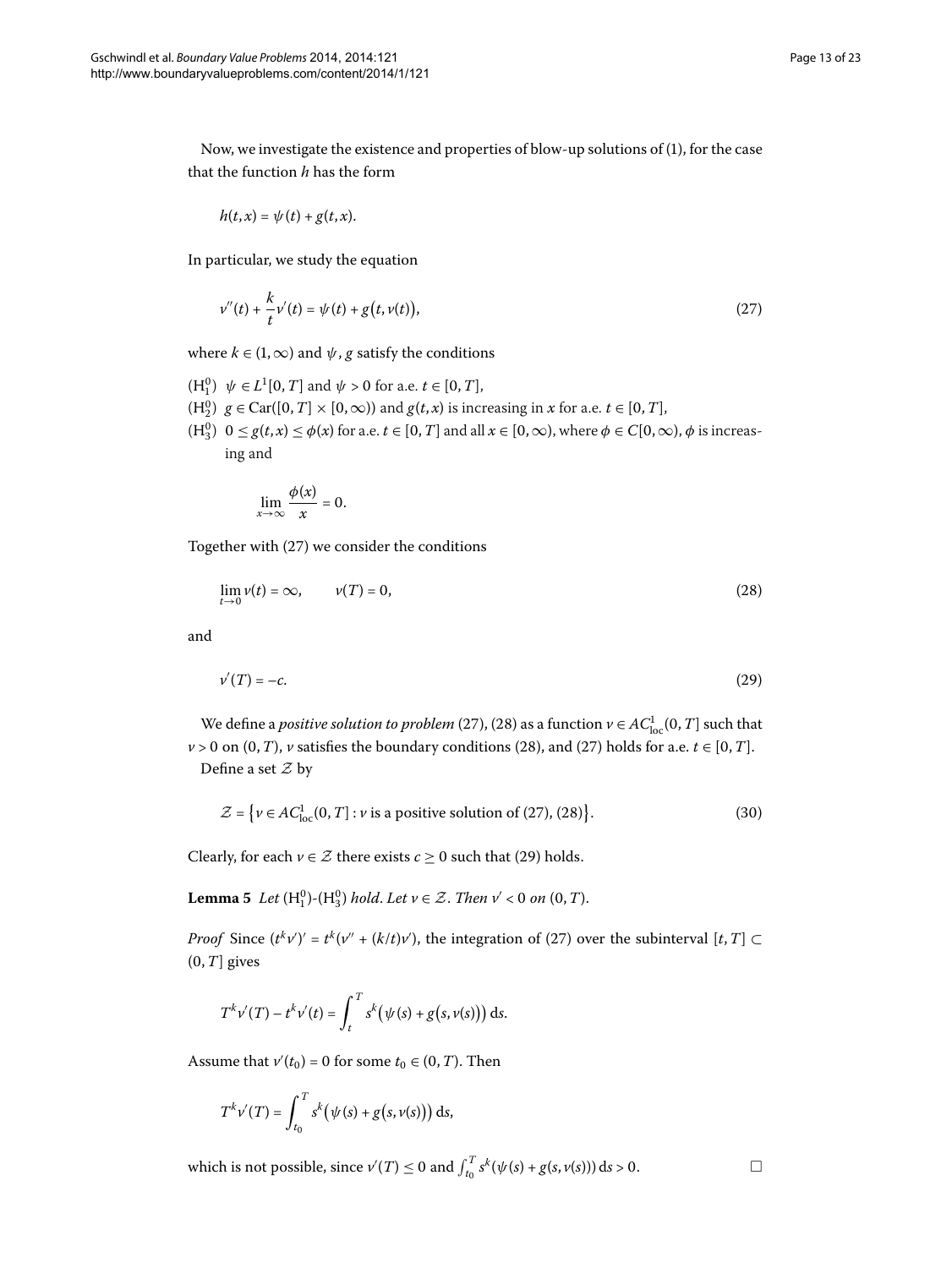Moreover, let us define sets

<span id="page-13-3"></span>
$$
\mathcal{R} = \{ v \in \mathcal{Z} : t^k v \text{ is bounded on } (0, T] \}
$$
\n(31)

and

<span id="page-13-2"></span><span id="page-13-1"></span>
$$
\mathcal{R}_c = \{ v \in \mathcal{R} : v'(T) = -c \} \quad \text{for } c \ge 0.
$$
\n(32)

It is obvious that  $\mathcal{R}$  =  $\bigcup_{c \geq 0} \mathcal{R}_c$ . Using the substitution

$$
a = -k, \quad u(t) = t^{-a}v(t) = t^k v(t) \quad \text{for } t \in (0, T],
$$
\n(33)

we can rewrite  $(27)$  $(27)$  and obtain the form

$$
u''(t) + \frac{a}{t}u'(t) - \frac{a}{t^2}u(t) = t^{-a}(\psi(t) + g(t, t^a x)).
$$
\n(34)

We now introduce a function *f* ,

$$
f(t,x) = t^{-a} \big( \psi(t) + g\big(t, t^a x\big) \big) \quad \text{for a.e. } t \in [0, T] \text{ and all } x \in [0, \infty).
$$

<span id="page-13-0"></span>Under conditions  $(H_1^0)$ - $(H_3^0)$ , the function *f* satisfies  $(H_1)$ - $(H_3)$ ; see the proof of [20, The-orem 5.1]. Therefore[,](#page-2-0) the results of Section 2 hold for problem (34), (4). As in Section 2, we define the sets  $S$  and  $S_c$  for solutions of (34).

The following result is the key-stone to the analysis of the structure of the set  $R$  and describes the relation between the sets  $S$  and  $R$ .

**Theorem 4** Let  $(H_1^0)$  $(H_1^0)$ - $(H_3^0)$  hold and  $c \ge 0$ . Let us assume that (33) holds. Then  $v \in \mathcal{R}_c$  if *and only if*  $u \in S_{c_0}$  *and c*<sub>0</sub> =  $T^k c$ .

*Proof* [\(](#page-13-3) $\Rightarrow$ [\)](#page-13-2) Let  $v \in \mathcal{R}_c$ . Then (28), (32), and (33) provide the following properties: *u* ∈  $AC_{\text{loc}}^1(0,T]$ ,  $u'(T) = -c_0 = -T^k c$ , and  $u$  is bounded on  $(0,T]$ . It follows from the equality

$$
(tkv'(t))' = tk(\psi(t) + g(t,v(t))) \text{ for a.e. } t \in [0,T]
$$

that

$$
(t^{-a}(t^a u(t))')' = t^{-a}(\psi(t) + g(t, t^a u(t))) = f(t, u(t)) \text{ for a.e. } t \in [0, T].
$$

Hence,

<span id="page-13-4"></span>
$$
u''(t) + \frac{a}{t}u'(t) - \frac{a}{t^2}u(t) = f(t, u(t)) \text{ for a.e. } t \in [0, T].
$$

We now argue as in the proof of  $[20,$  $[20,$  Lemma 3.3] and arrive at

$$
u(t) = t \frac{c_0 T^{a+1}}{|a+1|} \left( T^{-a-1} - t^{-a-1} \right) + t \int_t^T s^{-a-2} \left( \int_s^T \xi^{a+1} f(\xi, u(\xi)) d\xi \right) ds \tag{35}
$$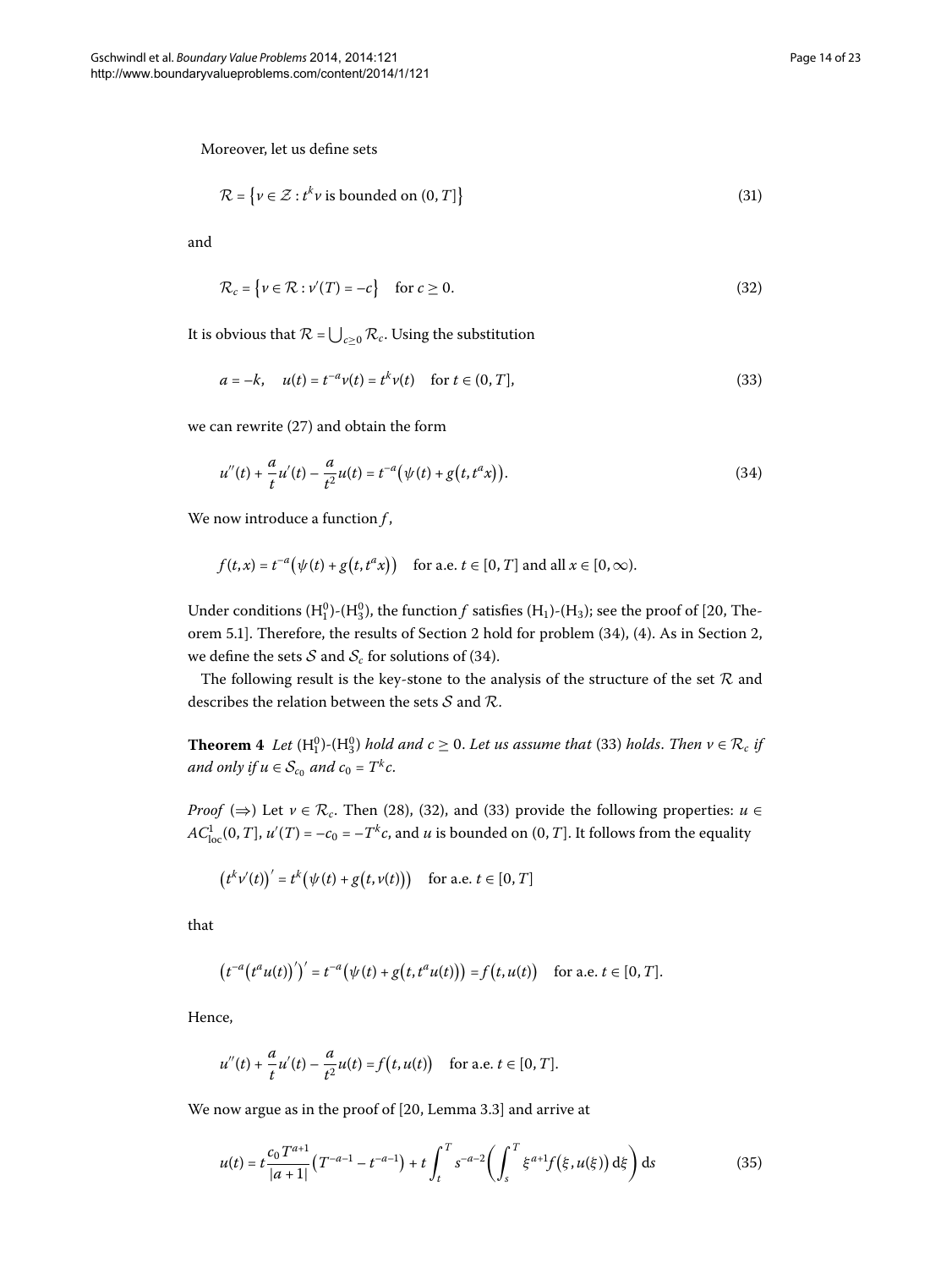for  $t \in (0, T]$  $t \in (0, T]$  $t \in (0, T]$ . Since *u* is bounded on  $(0, T]$ , we have  $f(t, u(t)) \in L^1[0, T]$ . Then, by [20, Lemma  $2.1$ ],

$$
0 \le t^{-a-1} \int_t^T s^{a+1} f(s, u(s)) ds \le \int_0^T f(s, u(s)) ds,
$$
  

$$
0 \le \int_t^T s^{-a-2} \left( \int_s^T \xi^{a+1} f(\xi, u(\xi)) d\xi \right) ds \le \frac{1}{|a+1|} \int_0^T f(s, u(s)) ds,
$$

for  $t \in (0, T]$  $t \in (0, T]$  $t \in (0, T]$ , and hence,  $\sup\{|u(t)| + |u'(t)| : t \in (0, T]\} < \infty$ . Now, [23, Corollary 1] guarantees that *u* can be extended on  $[0, T]$  with  $u \in AC^1[0, T]$  such that the equality (35[\)](#page-13-4) holds for *t*  $\in$  [0, *T*]. Consequently, *u*  $\in$  *S*<sub>*c*0</sub>.

[\(](#page-2-3)  $\Leftarrow$  ) Let *u* ∈  $S_{c_0}$  and  $c_0$  =  $T^k c$ . Then it follows from (4), (5), and (33) that *v* ∈  $AC^1_{loc}(0,T]$ and  $v'(T) = -c$ ,  $\lim_{t \to 0+} t^k v(t) = u(0) = 0$ . Hence,  $t^k v$  is bounded on  $(0, T]$  and

$$
(t^{-a}(t^a u(t))')' = f(t, u(t)) \quad \text{for a.e. } t \in [0, T]
$$

 $y$ ields  $(t^k v'(t))' = f(t, t^k v(t))$ , that is,

$$
v''(t) + \frac{k}{t}v(t) = t^{-k}f(t, t^k v(t)) = \psi(t) + g(t, v(t)) \quad \text{for a.e. } t \in [0, T].
$$

Since  $u \in S_{c_0}$ , the equality [\(](#page-13-4)35) holds on [0, *T*], and consequently,

$$
t^{a}u(t) \geq t^{a+1} \int_{t}^{T} s^{-a-2} \bigg( \int_{s}^{T} \xi^{a+1} f(\xi, u(\xi)) d\xi \bigg) ds, \quad t \in (0, T].
$$

<span id="page-14-0"></span>Hence, note that  $a + 1 < 0$ ,  $\lim_{t\to 0} t^a u(t) = \infty$ , and so  $\lim_{t\to 0} v(t) = \infty$ . As a result, we have  $v \in \mathcal{R}_c$ .

Now, we are in the position to provide results on the solvability of problem  $(27)$  $(27)$ ,  $(28)$ and formulate the properties of its solutions.

**Theorem 5** Let  $(H_1^0)$ - $(H_3^0)$  hold. Then the following statements hold:

- (a) *For each*  $c \ge 0$  *the set*  $\mathcal{R}_c$  *is nonempty and there exist*  $v_{c,\text{min}}$ ,  $v_{c,\text{max}} \in \mathcal{R}_c$  *such that*  $v_{c,\min}(t) \le v(t) \le v_{c,\max}(t)$  *for*  $t \in (0,T]$  *and*  $v \in \mathcal{R}_c$ .
- (b) *If*  $c_1 > c_2 \ge 0$ ,  $v_i \in \mathcal{R}_{c_i}$ ,  $i = 1, 2$ , then  $v_1(t) > v_2(t)$  for  $t \in (0, T)$ .
- (c) *If*  $c \ge 0$ ,  $v_i \in \mathcal{R}_c$ ,  $i = 1, 2$ , and  $v_1(t_0) > v_2(t_0)$  for some  $t_0 \in (0, T)$ , then either  $v_1(t) > v_2(t)$  for  $t \in (0, T)$  *or there exists*  $t_* \in (t_0, T)$  *such that*  $v_1(t) > v_2(t)$  for  $t \in (0, t_*)$  *and*  $v_1(t) = v_2(t)$  *for*  $t \in [t_*, T]$ .
- <span id="page-14-1"></span>(d)  $\mathcal{R}_c$  *is a singleton set for each*  $c \in [0,\infty) \setminus \Gamma$ , where  $\Gamma \subset [0,\infty)$  *is at most countable.*

*Proof* The result follows by combining results from Lemma 1(a), (b), (c), and (e) with those from Theorem 4.  $\Box$ 

If  $c > 0$ ,  $c_0 = T^k c$ , and if (33[\)](#page-13-2) holds, then Theorems 4 and 5 yield

$$
v_{c,\min}(t) = t^{-k} u_{c_0,\min}(t), \qquad v_{c,\max}(t) = t^{-k} u_{c_0,\max}(t), \quad t \in (0,T].
$$
\n(36)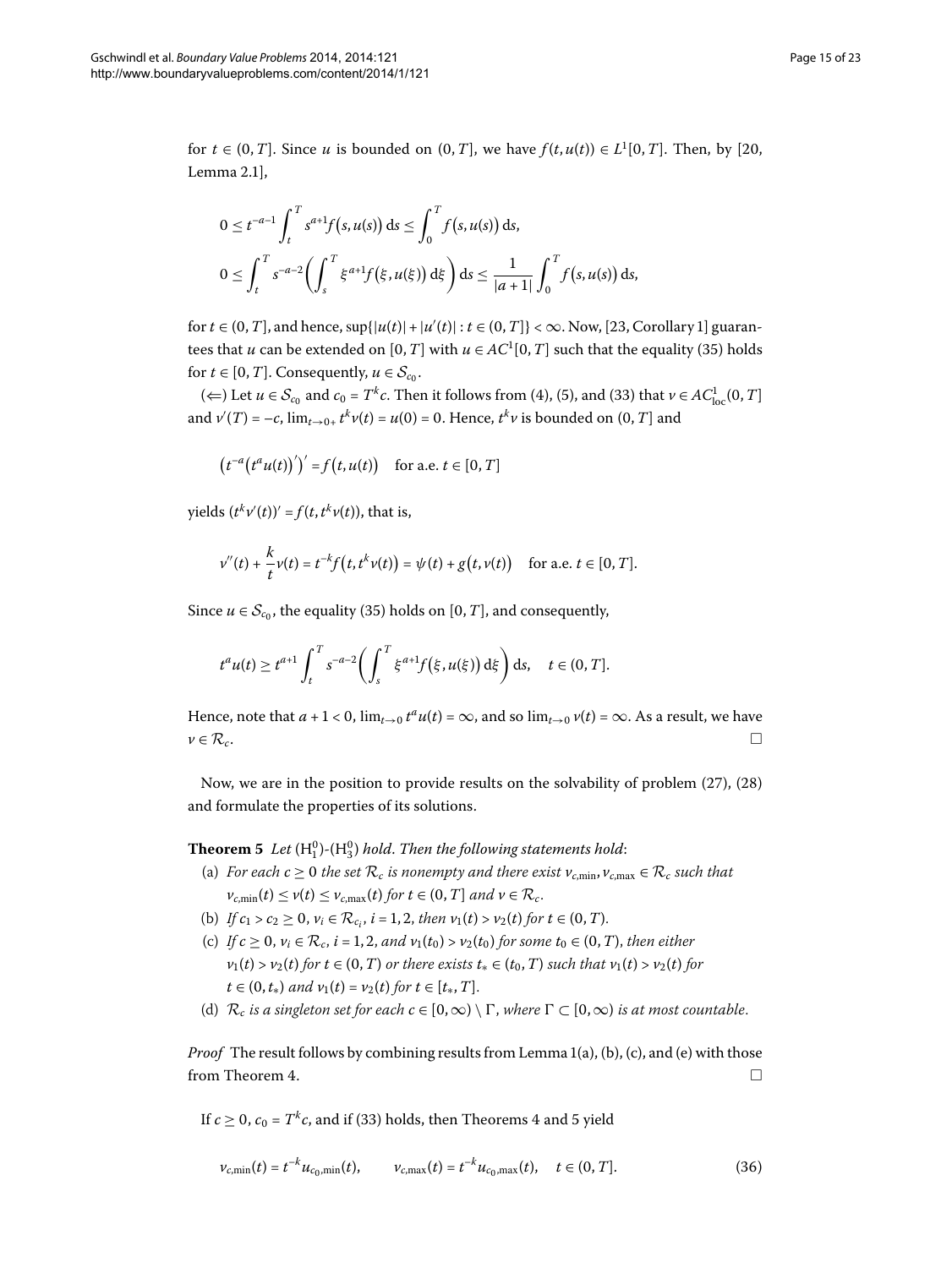<span id="page-15-0"></span>The next theorem shows that the set

$$
\mathcal{V} = \left\{ (t, x) \in \mathbb{R}^2 : t \in (0, T], \ x \ge v_{0, \min}(t) \right\}
$$

is covered by graphs of the functions from  $\mathcal{R}$ .

**Theorem 6** Let  $(H_1^0)$ - $(H_3^0)$  hold. Then, for each  $t_0 \in (0, T)$  and each  $Q \geq v_{0,\text{min}}(t_0)$ , there *exists*  $v ∈ R$  *satisfying*  $v(t_0) = Q$ . *In particular, if for some c*  $≥ 0$  *and t* ∈ (0, *T*) *the inequality*  $v_{c,\min}(\tilde{t}) < v_{c,\max}(\tilde{t})$  holds, then for each  $Q \in (v_{c,\min}(\tilde{t}),v_{c,\max}(\tilde{t}))$  there exist  $v \in \mathcal{R}_c$  satisfying  $v(t) = Q$ .

*Proof* Choose  $t_0 \in (0, T)$  $t_0 \in (0, T)$  and  $Q \ge v_{0,\min}(t_0)$ . Define  $A := t_0^k Q$ . Then, using (33) and (36), we deduce  $u_{0,\min}(t_0) = t_0^k v_{0,\min}(t_0) \ge A$  $u_{0,\min}(t_0) = t_0^k v_{0,\min}(t_0) \ge A$  $u_{0,\min}(t_0) = t_0^k v_{0,\min}(t_0) \ge A$ . Therefore, by Corollary 1, there exists  $u \in S$  such that  $u(t_0) = A$ . Consequently, (33) and Theorem 4 give  $v \in \mathcal{R}$  and  $v(t_0) = Q$ . The last statement follows from Theorem 5(c).  $\Box$ 

By Corollary 4[,](#page-8-1) there exists  $\alpha_0 > 0$  such that

<span id="page-15-4"></span><span id="page-15-2"></span>
$$
\alpha_0 = u'_{0,\min}(0) = \lim_{t \to 0+} \frac{u_{0,\min}(t)}{t},\tag{37}
$$

<span id="page-15-1"></span>and hence, by (33[\)](#page-13-2) and (36) with  $c = c_0 = 0$ ,

$$
\alpha_0 = \lim_{t \to 0+} t^{k-1} \nu_{0,\min}(t). \tag{38}
$$

Using constants from the interval  $[\alpha_0, \infty)$ , we can uniquely determine all functions in R.

**Theorem** 7 Let  $(H_1^0)$  $(H_1^0)$ - $(H_3^0)$  hold and let  $\alpha_0$  be as in (38). Then the following statements *hold*:

(a) *For each*  $v \in \mathcal{R}$  *there exists*  $\alpha \in [\alpha_0, \infty)$  *such that* 

<span id="page-15-6"></span><span id="page-15-5"></span><span id="page-15-3"></span>
$$
\lim_{t \to 0+} t^{k-1} \nu(t) = \alpha, \qquad \lim_{t \to 0+} t^k \nu'(t) = (1-k)\alpha.
$$
 (39)

(b[\)](#page-15-3) *For each*  $\alpha \in [\alpha_0, \infty)$  *there exists a unique*  $\nu \in \mathcal{R}$  *satisfying* (39).

*Proof* (a[\)](#page-15-4) Choose  $v \in \mathcal{R}$ . Using (33), (37), and Theorem 4, we have  $t^k v = u \in \mathcal{S}$  and

$$
\lim_{t \to 0+} t^{k-1} \nu(t) = \lim_{t \to 0} \frac{u(t)}{t} = u'(0). \tag{40}
$$

By Lemma 1(c[\)](#page-15-3),  $u'(0) \ge \alpha_0$ . Hence, if we denote  $u'(0) = \alpha$ , the first condition in (39) follows. Moreover,

$$
\lim_{t \to 0+} t^k v'(t) = \lim_{t \to 0+} t^k (t^{-k} u(t))' = \lim_{t \to 0+} \left( -k \frac{u(t)}{t} + u'(t) \right) = (1 - k) u'(0), \tag{41}
$$

and therefore the second condition in (39[\)](#page-15-3) holds.

(b) Choose  $\alpha \in [\alpha_0, \infty)$ . Theorem 2 guarantees that there exists a unique  $u \in \mathcal{S}$  satisfying *u*<sup> $′$ </sup>[\(](#page-15-5)0) = *α*. Using (33) and Theorem 4, we conclude *t*<sup>−*k*</sup>*u* = *ν* ∈ *R*. Then *ν* satisfies (40)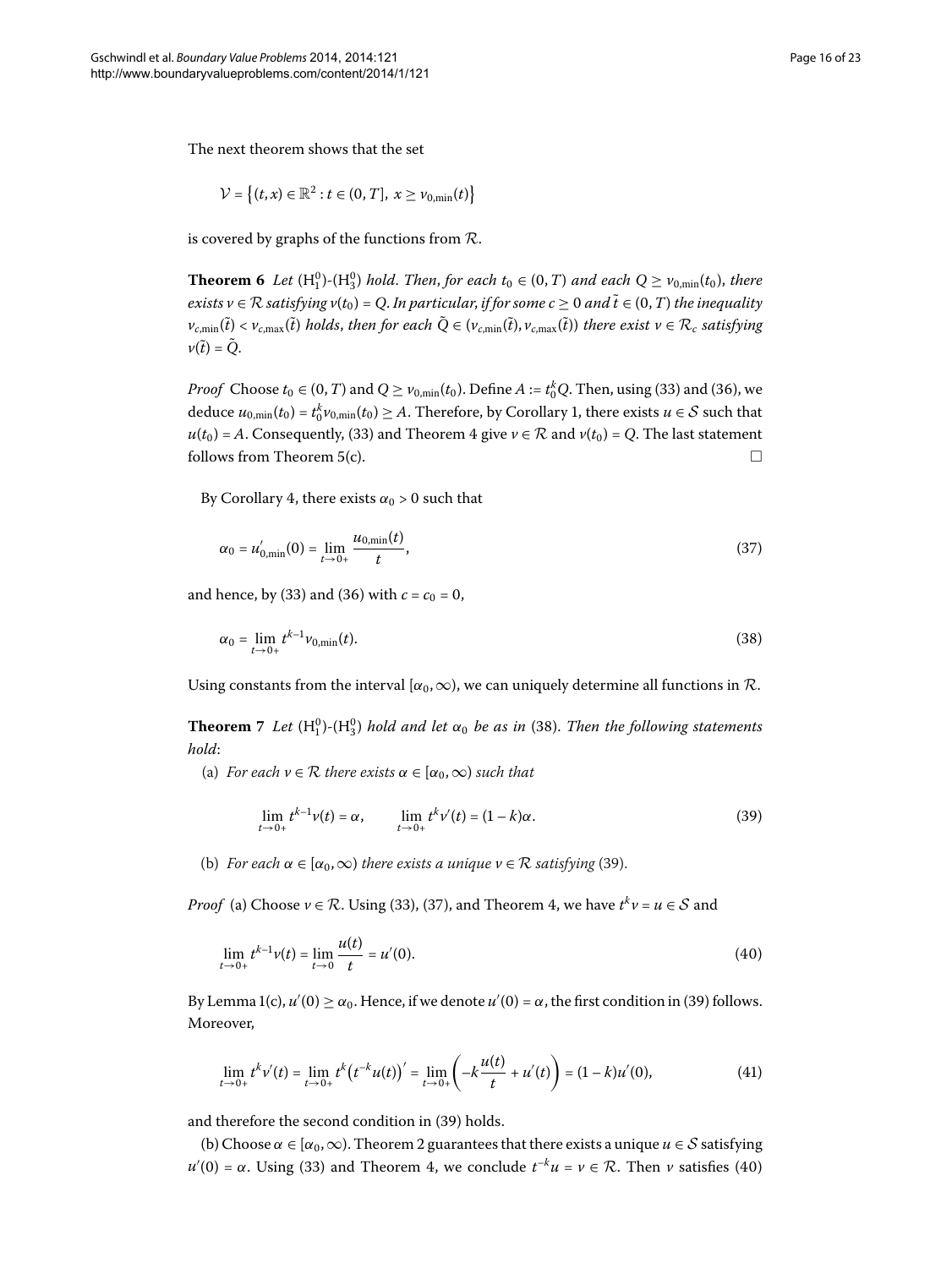and (41[\)](#page-15-3) which results in (39). It remains to prove that  $\nu$  is unique. Assume that there exists a function  $w \in \mathcal{R}$ ,  $w \neq v$ , such that  $w$  satisfies (39[\)](#page-15-3). Let  $z = t^k w$ . Then  $z \in \mathcal{S}$  and  $z'(0) = \lim_{t \to 0} z(t)/t = \lim_{t \to 0} t^{k-1}w(t) = \alpha$ . Consequently, by Theorem 2, we arrive at  $z = u$ and  $w = v$ , which is a contradiction.

<span id="page-16-2"></span><span id="page-16-0"></span>Let  $\alpha_0$  be given in (38) and choose  $\alpha \in [\alpha_0, \infty)$ . Keeping Theorem 7(b) in mind, there exists a unique  $\nu \in \mathcal{R}$  satisfying [\(](#page-15-3)39). We denote such  $\nu$  by  $\nu_{\alpha}$  and define a function  $w_{\alpha}$ :  $[0, T] \rightarrow \mathbb{R}$  as

$$
w_{\alpha}(t) := \begin{cases} t^{k-1} v_{\alpha}(t) & \text{if } t \in (0, T], \\ \alpha & \text{if } t = 0. \end{cases}
$$
 (42)

Then  $w_\alpha \in C[0, T]$ . We now specify further properties of functions  $w_\alpha$ .

**Theorem 8** Let  $(H_1^0)$ - $(H_3^0)$  hold and let  $\alpha_0$  be from (38). Let  $\alpha, \beta \in [\alpha_0, \infty)$  and  $\alpha < \beta$ . *Then either*  $w_{\alpha}(t) < w_{\beta}(t)$  *for*  $t \in [0, T)$  *or there exists*  $t_* \in (0, T)$  *such that*  $w_{\alpha}(t) < w_{\beta}(t)$  *for*  $t \in [0, t_*)$  *and*  $w_\alpha(t) = w_\beta(t)$  *for*  $t \in [t_*, T]$ .

<span id="page-16-5"></span>*Proof* According to (42), there exist  $c_1, c_2 \in [0, \infty)$ ,  $v_\alpha \in \mathcal{R}_{c_1}$ , and  $v_\beta \in \mathcal{R}_{c_2}$  such that  $w_{\alpha}(t) = t^{k-1}v_{\alpha}(t)$ ,  $w_{\beta}(t) = t^{k-1}v_{\beta}(t)$  for  $t \in (0, T]$ . Also,  $w_{\alpha}, w_{\beta} \in C[0, T]$  and, since  $w_{\alpha}(0) =$  $\alpha < \beta = w_{\beta}(0)$ , it follows that  $w_{\alpha} < w_{\beta}$  in a right neighborhood of  $t = 0$ . Therefore, there exists  $t_0 \in (0, T)$  such that  $v_\alpha(t_0) < v_\beta(t_0)$  and hence,  $c_1 \leq c_2$ . (Note that if  $c_1 > c_2$ , then Theorem 5(b) yields  $v_\alpha(t) > v_\beta(t)$  for  $t \in (0, T)$ , which is not possible.) The result now follows from Theorem 5[\(](#page-14-0)b) for  $c_1 < c_2$  and from Theorem 5(c) for  $c_1 = c_2$ .

**Corollary 6** *Let* { $\alpha_n$ }  $\subset$  [ $\alpha_0$ , $\infty$ ) *be a convergent sequence and let us denote* lim<sub>*n*→ $\infty$ </sub>  $\alpha_n$  =  $\alpha$ . *Then*  $\lim_{n\to\infty} w_{\alpha_n} = w_\alpha$  *in*  $C[0, T]$ .

*Proof* The proof is indirect. Assume that the statement of the corollary does not hold. Then there exist  $\varepsilon$ ,  $\{t_n\} \subset [0, T]$  and a subsequence of  $\{\alpha_n\}$ , we denote it again by  $\{\alpha_n\}$ , such that

<span id="page-16-4"></span><span id="page-16-3"></span> $|w_{\alpha_n}(t_n) - w_{\alpha}(t_n)| \ge \varepsilon \quad \text{for } n \in \mathbb{N}.$  (43)

Let  $\mathbb{N}_1 = \{n \in \mathbb{N} : \alpha_n \ge \alpha\}$  and  $\mathbb{N}_2 = \{n \in \mathbb{N} : \alpha_n \le \alpha\}$ . Let  $\mathbb{N}_1$  be countable. Then there exists a decreasing subsequence  $\{\alpha_{\ell_n}\}_{n \in \mathbb{N}}$  of  $\{\alpha_n\}_{n \in \mathbb{N}}$ . By Theorem 8, the sequence  $\{\omega_{\alpha_{\ell_n}}\}$  is not increasing on [0, *T*] and  $w_{\alpha_{\ell,n}} \geq w_\alpha$  on this interval. Using (33[\)](#page-13-2) and (42), we obtain  $w_{\alpha_{\ell,n}}(t) =$  $u_{\alpha_{\ell_n}}(t)/t$ [,](#page-10-1)  $w_\alpha(t) = u_\alpha(t)/t$ . Since  $\lim_{n\to\infty} u_{\alpha_{\ell_n}} = u_\alpha$  in  $C^1[0,T]$  it follows from Theorem 3, note that  $w_{\alpha_{\ell_n}}(0) = \alpha_{\ell_n}$ , that  $w_{\alpha}(0) = \alpha$  and that  $\lim_{n \to \infty} w_{\alpha_{\ell_n}}(t) = w_{\alpha}(t)$  for  $t \in [0, T]$ . This fact together with the monotonicity of  $\{w_{\alpha_{\ell_n}}\}$  and  $w_{\alpha} \in C[0, T]$  gives  $\lim_{n\to\infty} w_{\alpha_{\ell_n}} = w_{\alpha}$  in *C*[0,*T*], which contradicts (43). Hence  $\lim_{n\to\infty} w_{\alpha_n} = w_{\alpha}$  in *C*[0,*T*].

<span id="page-16-1"></span>For  $\alpha^*$  >  $\alpha_0$ , we now define a set  $\mathcal{W}^*$ ,

$$
\mathcal{W}^* = \{ w_\alpha \text{ from (42) with } v_\alpha \in \mathcal{R} \text{ satisfying (39)} : \alpha_0 \le \alpha \le \alpha^* \}. \tag{44}
$$

**Theorem 9** Let  $(H_1^0)$  $(H_1^0)$ - $(H_3^0)$  hold and let  $\alpha_0$  be from (38). For each  $\alpha^* > \alpha_0$  the set  $\mathcal{W}^*$  defined *by* [\(](#page-16-4)44) *is compact in*  $C[0, T]$ *.*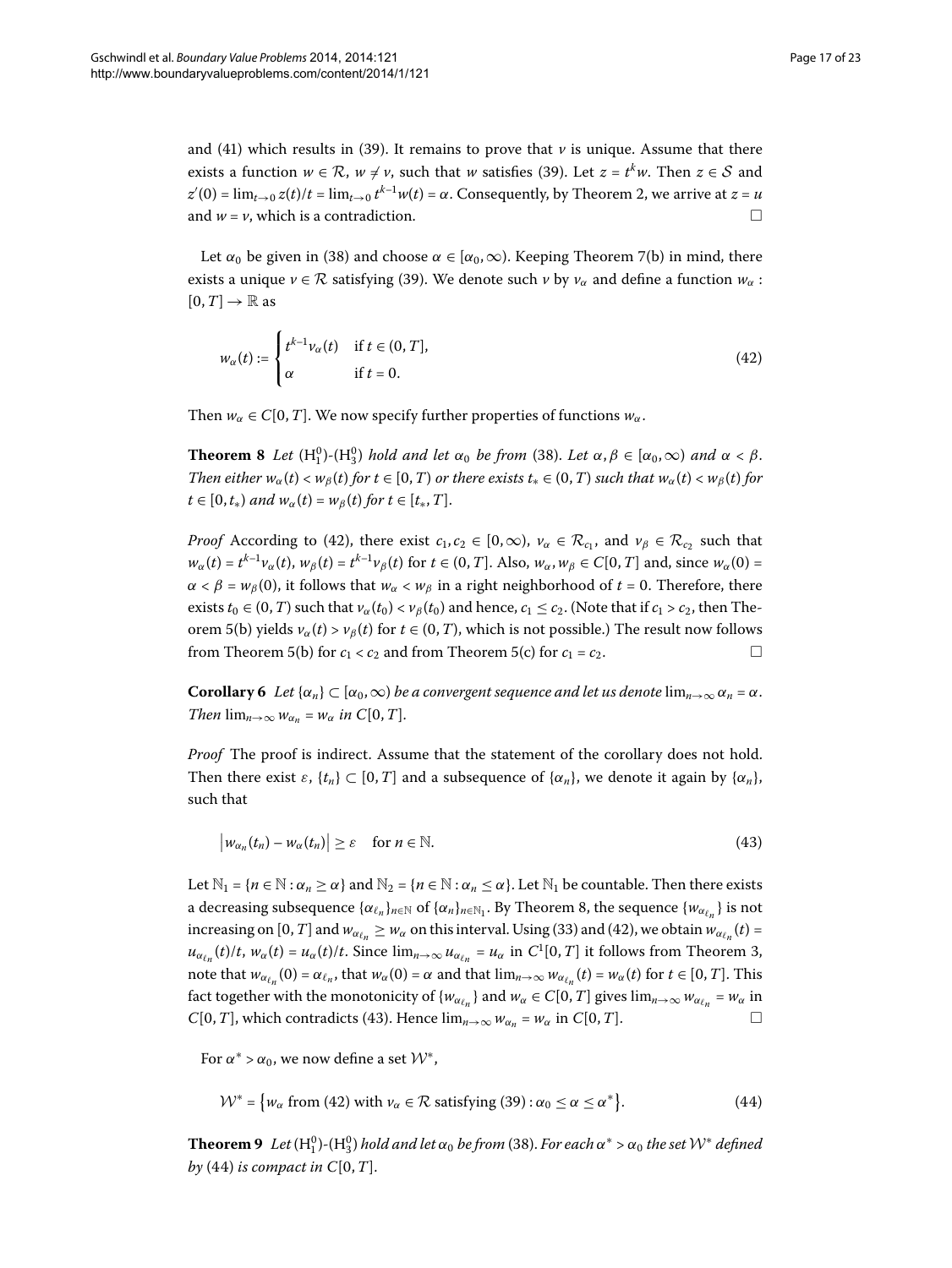*Proof* Consider  $\alpha \in [\alpha_0, \alpha^*]$ . By Theorem 8 we have

<span id="page-17-1"></span>
$$
w_{\alpha_0}(t) \leq w_{\alpha}(t) \leq w_{\alpha^*}(t), \quad t \in [0, T].
$$

According to  $(33)$  $(33)$ ,  $(42)$ , and Theorem 4 we have

$$
u_{\alpha}(t) = tw_{\alpha}(t), \qquad u_{\alpha}'(0) = w_{\alpha}(0) = \alpha, \quad u_{\alpha} \in S,
$$
\n
$$
(45)
$$

$$
u_{\alpha_0}(t) \le u_{\alpha}(t) \le u_{\alpha^*}(t), \quad t \in [0, T]. \tag{46}
$$

Let us denote

$$
c_{\alpha} := -u'_{\alpha}(T) \quad \text{and} \quad \mathcal{S}^* := \bigcup_{\alpha_0 \leq \alpha \leq \alpha^*} \mathcal{S}_{c_{\alpha}}.
$$

Conditions (4) and (46) imply  $0 \leq c_{\alpha} \leq c_{\alpha} \leq c_{\alpha}$ . Consequently, using Theorem 4, we obtain

$$
w_{\alpha} \in \mathcal{W}^* \quad \text{if and only if} \quad u_{\alpha} \in \mathcal{S}^* \quad \text{for } \alpha \in [\alpha_0, \alpha^*]. \tag{47}
$$

<span id="page-17-0"></span>Consider a sequence  $\{w_{\alpha} \} \subset \mathcal{W}^*$ . Then there exists a sequence  $\{u_{\alpha} \} \subset \mathcal{S}^*$  with  $u_{\alpha}$  = *tw*<sub>*αn*</sub>. By Lemma 1(f), the set  $S^*$  is compact in  $C^1[0,T]$ . Therefore, there exists a subsequence  $\{u_{\alpha_k}\}$  which converges in  $C^1[0,T]$  to  $\bar{u} \in S^*$ . In particular,  $\lim_{k\to\infty} u'_{\alpha_k}(0) = \bar{u}'(0)$ . Let us denote  $\bar{\alpha} := \bar{u}'(0)$ , then we have  $\lim_{k \to \infty} \alpha_k = \bar{\alpha} \in [\alpha_0, \alpha^*]$ . This yields, by Corollary 6,  $\lim_{k\to\infty} w_{\alpha_k} = w_{\overline{\alpha}}$  in *C*[0, *T*] and  $w_{\overline{\alpha}} \in \mathcal{W}^*$ . Thus we showed that for any sequence in  $\mathcal{W}^*$ , there exists a uniformly converging subsequence on  $[0, T]$  with a limit in  $\mathcal{W}^*$ .  $\Box$ 

#### **4 Examples**

Using the open domain Matlab Code bvpsuite, we numerically simulate three model problems in order to illustrate theoretical statements made above.

#### **4.1 Matlab Code** bvpsuite

The MATLAB<sup>TM</sup> software package bypsuite is designed to solve BVPs in ODEs and differential algebraic equations. The solver routine is based on a class of collocation methods whose orders may vary from 2 to 8. Collocation has been investigated in context of singular differential equations of first and second order in  $[24, 25]$  $[24, 25]$ , respectively. This method could be shown to be robust with respect to *singularities in time* and retains its high convergence order in case that the analytical solution is appropriately smooth. The code also provides an asymptotically correct estimate for the global error of the numerical approximation. To enhance the efficiency of the method, a mesh adaptation strategy is implemented, which attempts to choose grids related to the solution behavior, in such a way that the tolerance is satisfied with the least possible effort. The error estimate procedure and the mesh adaptation work dependably provided that the solution of the problem and its glo[b](#page-21-12)al error are appropriately smooth. $<sup>b</sup>$  The code and the manual can be downloaded</sup> from [http://www.math.tuwien.ac.at/~ewa.](http://www.math.tuwien.ac.at/~ewa) For further information see [26]. This software proved useful for the approximation of numerous singular BVPs important for applications; see *e.g.* [9, 27[–](#page-22-13)29[\]](#page-22-14).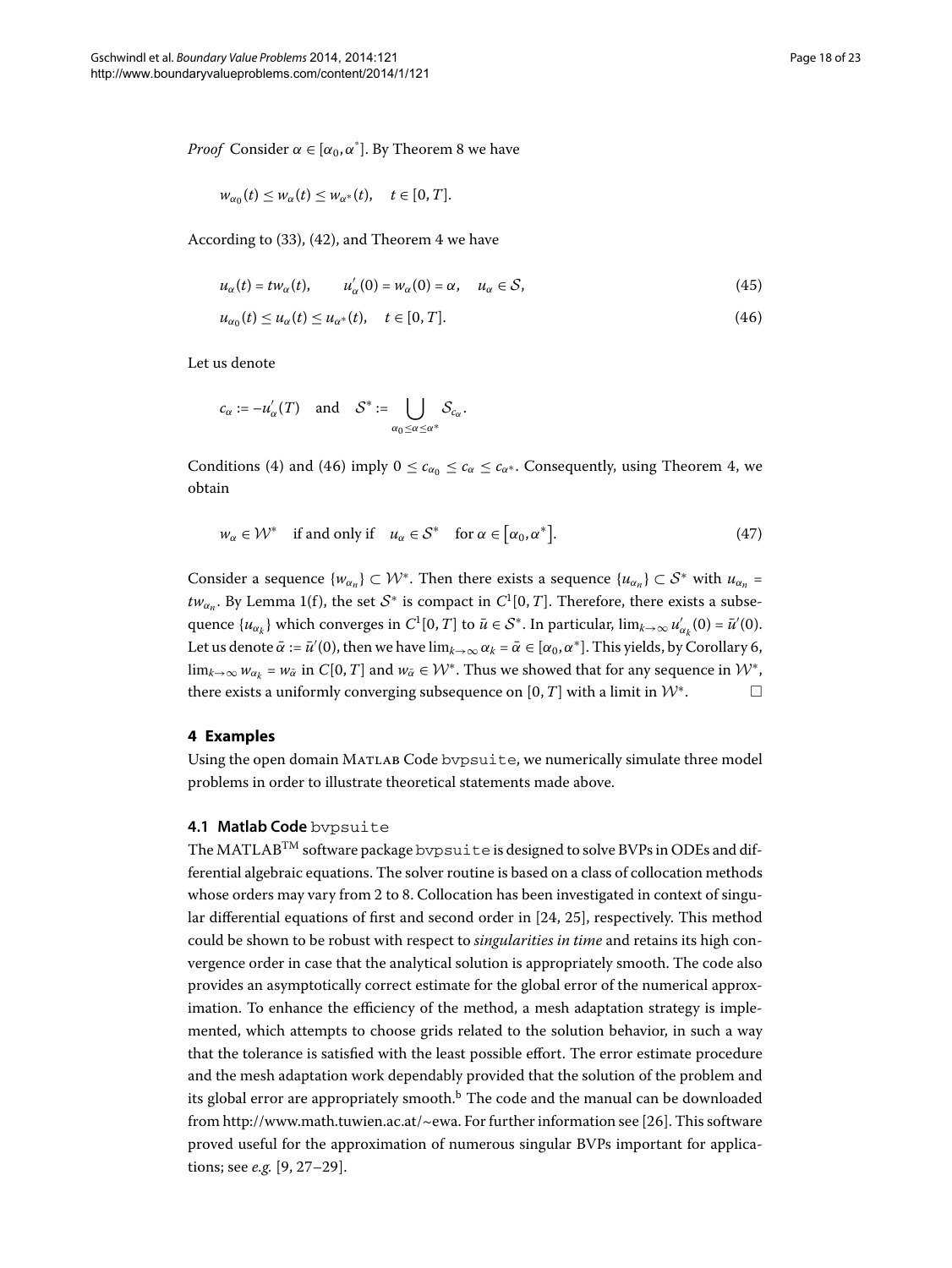<span id="page-18-4"></span>

<span id="page-18-0"></span>**Example 1** The first example is used to comment on Theorem 5 and to show that if a function  $g(t, x)$  $g(t, x)$  in (27) is increasing in *x*, the graphs of positive solutions of problem (27), (28[\)](#page-12-1) cannot intersect. Here, we choose

<span id="page-18-3"></span><span id="page-18-2"></span>
$$
k = 2,
$$
  $T = 1,$   $\psi(t) = 0.01,$   $g(t,x) = x^{2/3},$ 

and thus problem  $(27)$  $(27)$ ,  $(28)$  becomes

$$
\nu''(t) + \frac{2}{t}\nu' = 0.01 + \nu^{\frac{2}{3}}(t), \qquad \nu(0) = \infty, \qquad \nu(1) = 0.
$$
 (48)

Using substitution (33[\)](#page-13-2), which has the form

<span id="page-18-1"></span>
$$
a = -2, \t u(t) = t^2 v(t), \t (49)
$$

we transform  $(48)$  onto the form,  $cf.$   $(34)$ ,

$$
u''(t) - \frac{2}{t}u'(t) + \frac{2}{t^2}u(t) = t^2(0.01 + (t^{-2}u(t))^{\frac{2}{3}}),
$$

and we solve the terminal value problem given by

$$
u''(t) - \frac{2}{t}u'(t) + \frac{2}{t^2}u(t) = 0.01t^2 + t^{\frac{2}{3}}u^{\frac{2}{3}}(t), \qquad u(1) = 0, \qquad u'(1) = -c,\tag{50}
$$

<span id="page-18-5"></span>where  $c = 0, 1, 2, 3$ , and 4. Then, using [\(](#page-18-3)49), we recalculate these solution to their blow-up form and obtain different positive solutions  $\nu$  of problem (48). Note that their graphs are ordered after *c*, *cf*[.](#page-18-4) Figure 1.

**Example 2** We designed this example to see if the condition  $(H_2^0)$  is essential for statement (b) of Theorem 5[.](#page-14-0) To this aim, we choose a function  $g(t, x)$  $g(t, x)$  which is decreasing in *x* in (27). Let

$$
k = 2
$$
,  $T = 1$ ,  $\psi(t) = 0.01$ ,  $g(t, x) = \frac{1}{1 + x}$ .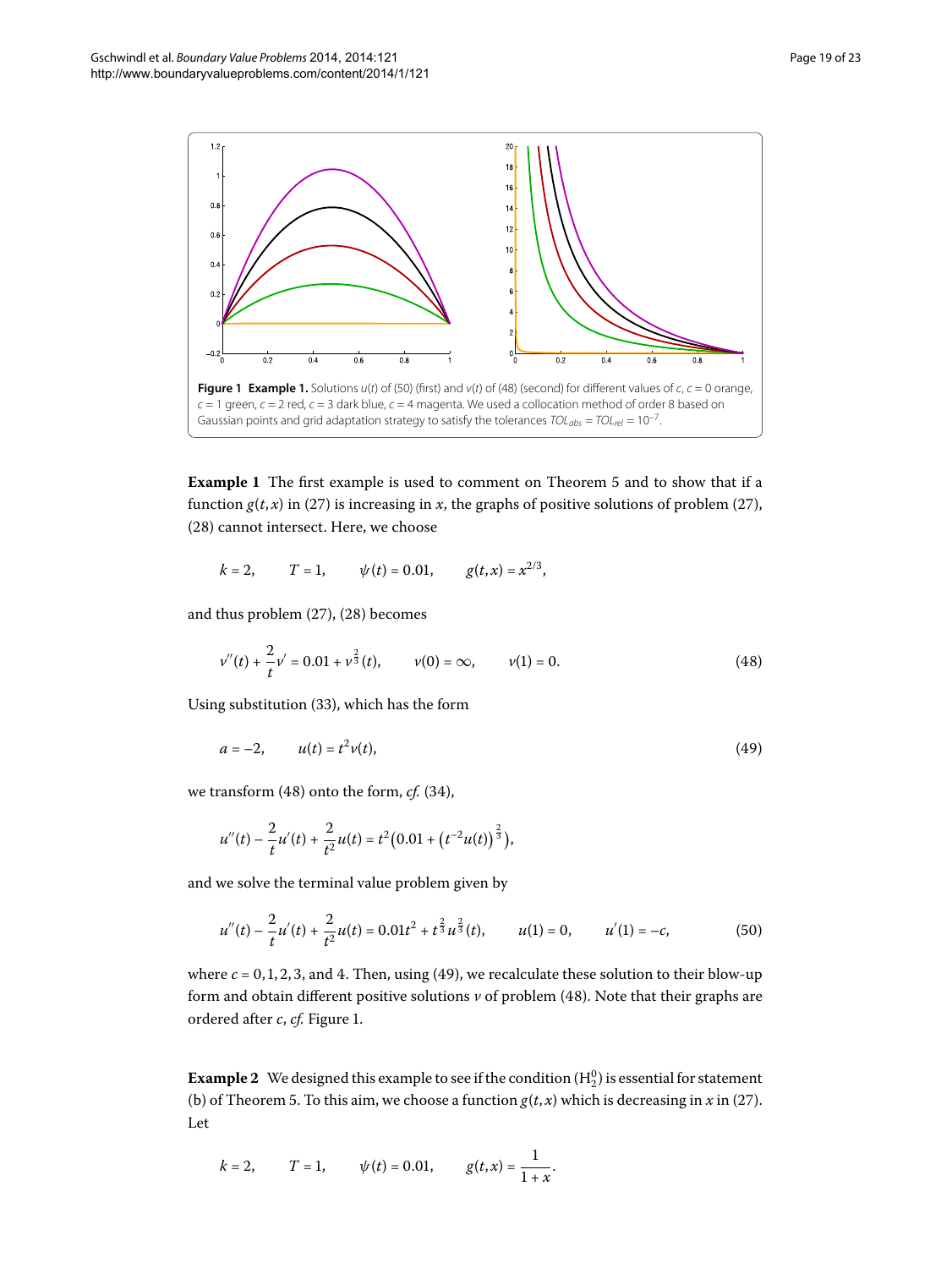<span id="page-19-2"></span>

Then problem  $(27)$  $(27)$ ,  $(28)$  has the form

<span id="page-19-1"></span>
$$
v''(t) + \frac{2}{t}v' = 0.01 + \frac{1}{1 + v(t)}, \qquad v(0) = \infty, \qquad v(1) = 0.
$$
 (51)

Using substitution [\(](#page-19-1)49), we rewrite (51) and have

<span id="page-19-0"></span>
$$
u''(t) - \frac{2}{t}u'(t) + \frac{2}{t^2}u(t) = t^2 \left(0.01 + \frac{1}{1 + t^{-2}u(t)}\right).
$$

The resulting terminal value problem reads

$$
u''(t) - \frac{2}{t}u'(t) + \frac{2}{t^2}u(t) = 0.01t^2 + \frac{t^4}{t^2 + u(t)}, \qquad u(1) = 0, \qquad u'(1) = -c,\tag{52}
$$

<span id="page-19-4"></span>where  $c = 0, 1, 2, 3$ , and 4. Then, using (49), we obtain different positive blow-up solutions of problem [\(](#page-19-1)51). However, their graphs are again ordered; see Figure 2. Hence, condition  $({\rm H_2^0})$  seems not to be necessary for statement (b) of Theorem 5 to hold. On the other hand, the question, if another model with a decreasing nonlinearity *g* exists, where solutions cross each other and are not ordered after *c*, remains open.

**Example 3** Since, Example 2 did not provide the solution crossings, we constructed an-other model problem, where in [\(](#page-12-0)27) the function  $g(t, x)$  oscillates in *x*. Let

<span id="page-19-3"></span>
$$
k = 2,
$$
  $T = 1,$   $\psi(t) = 0.01,$   $g(t,x) = 10(1 + \sin(10t^2 x));$ 

then problem  $(27)$  $(27)$ ,  $(28)$  has the form

<span id="page-19-5"></span>
$$
v''(t) + \frac{2}{t}v' = 10.01 + 10\sin(10t^2v(t)), \qquad v(0) = \infty, \qquad v(1) = 0.
$$
 (53)

Using  $(49)$ , we again transform  $(53)$  and solve the terminal value problem

$$
u''(t) - \frac{2}{t}u'(t) + \frac{2}{t^2}u(t) = t^2(10.01 + 10\sin(10u(t))), \qquad u(1) = 0, \qquad u'(1) = -c, \tag{54}
$$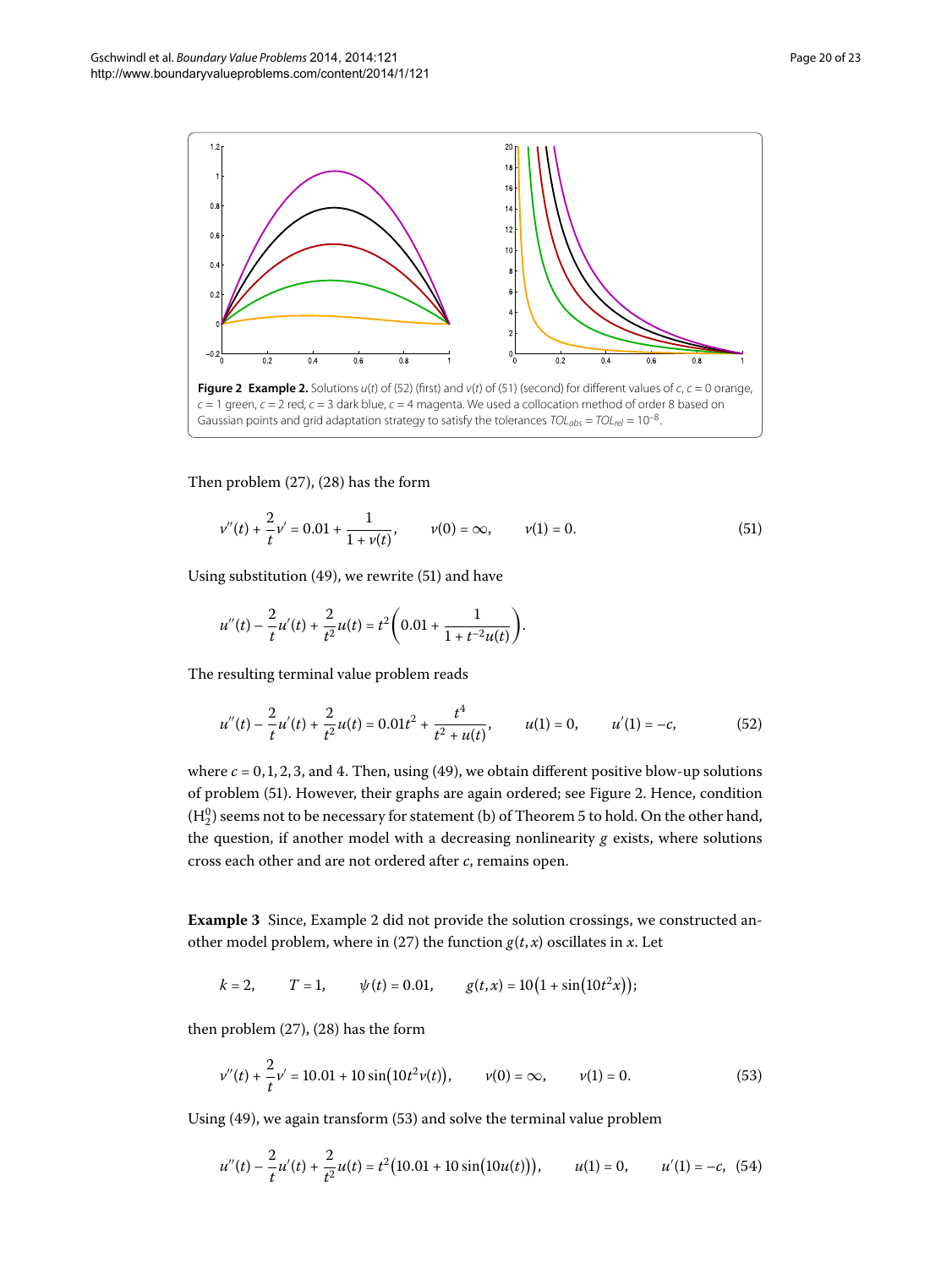<span id="page-20-1"></span>

<span id="page-20-2"></span>**Figure [3](#page-19-4) Example 3.** Solutions  $u(t)$  of ([54](#page-19-5)) (first) and  $v(t)$  of ([53\)](#page-19-3) (second) for different values of  $c$ ,  $c = 0$  orange,  $c = 1$  green,  $c = 2$  red,  $c = 3$  dark blue,  $c = 4$  magenta. We used a collocation method of order 8 based on Gaussian points and grid adaptation strategy to satisfy the tolerances  $TOL_{abs} = TOL_{rel} = 10^{-9}$ .



where  $c = 0, 1, 2, 3$ , and 4. Then, using (49), we calculate the related positive blow-up so-lutions of problem [\(](#page-19-3)53). As can be seen in Figure 3, their graphs are again ordered after *c* and the question of solution crossings remains open even if we consider oscillating nonlinearities.

To show the advantage of the grid adaptation, we carried out the following additional test. For  $c = 4$ , we evaluated the solution *u* at the point  $t = 0.04$  and solved the boundary value problem

<span id="page-20-0"></span>
$$
v''(t) + \frac{2}{t}v' = 10.01 + 10\sin(10t^2v(t)), \qquad v(0.04) := \frac{u(0.04)}{0.04^2}, \qquad v(1) = 0. \tag{55}
$$

In Figure 4, solutions  $u(t)$  $u(t)$  $u(t)$  of (54) and  $v(t)$  of (55), together with the final grids are shown on the interval  $[0, 1]$  (left) and  $[0.04, 1]$  (right). Due to the different smoothness of *u* and *v*, their accuracy strongly varies. While the absolute and relative errors of *u* (or rather their estimates) on the grid with 52 grid points is  $10^{-13}$ , the absolute and relative errors of  $\nu$  on the grid with exactly the same number of points is only  $10^{-9}$ . Note that the code has automatically adapted the location of the grid points to correctly reflect the solution behavior.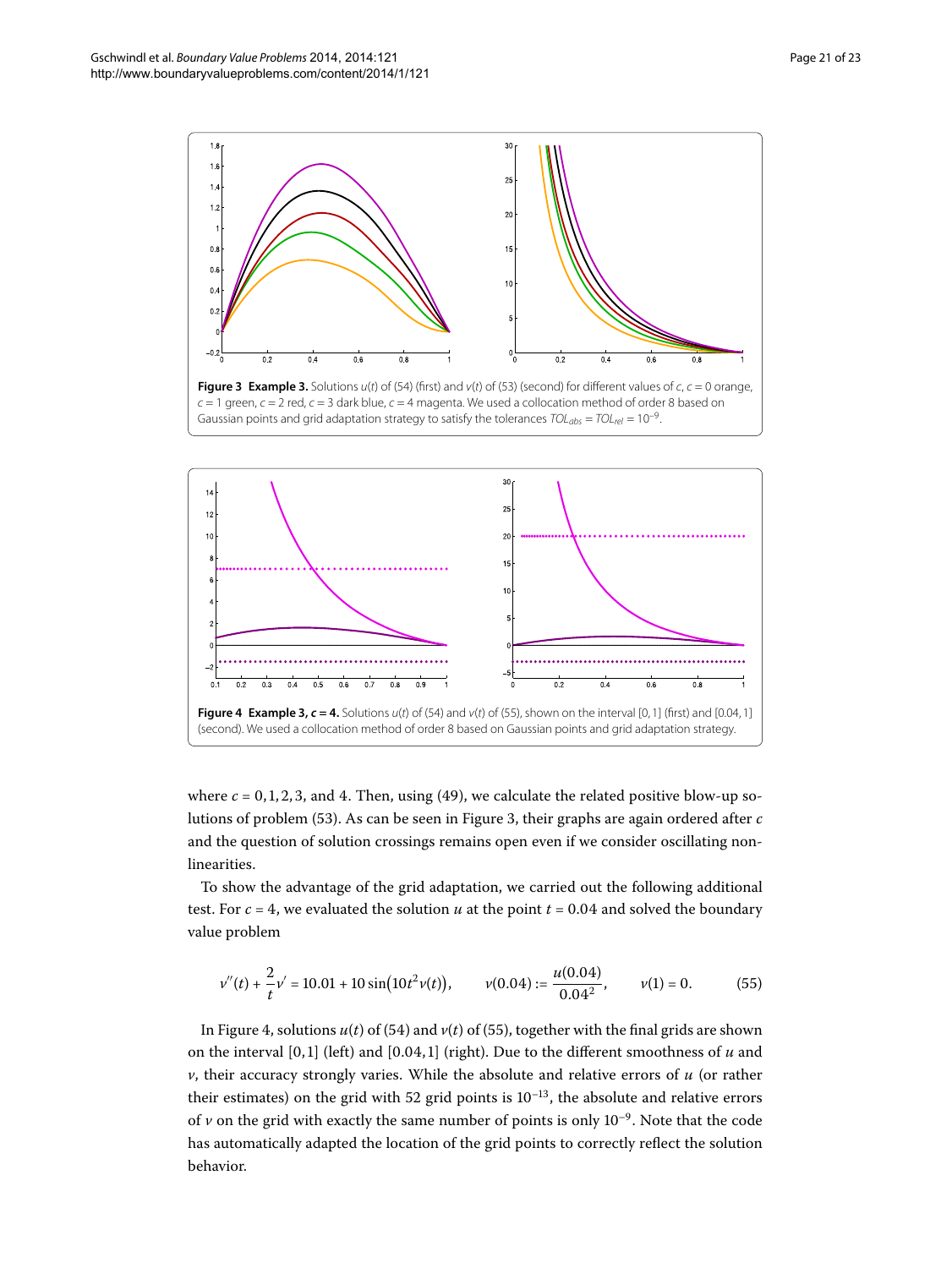#### <span id="page-21-10"></span>**5 Conclusions**

We have described the set  $R$  of all positive solutions of problem (1[\)](#page-1-0), (2), where  $h$  has the form  $h(t, x) = \psi(t) + g(t, x)$  and assumptions  $(H_1^0)$ - $(H_3^0)$  hold. By Theorem 5 we know that R is nonempty and that for each  $c > 0$  there exists at least one function  $v \in \mathcal{R}$  fulfilling  $v'(T)$  =  $-c$ . In addition, graphs of functions from  $R$  do not intersect and  $R$  has a minimal element  $v_{0,\text{min}}$ .

If we choose an arbitrary  $c^* > 0$  and denote  $\mathcal{R}^* = \{ \nu \in \mathcal{R} : -c^* \le \nu'(T) \le 0 \}$ , then there exists a maximal element  $v_{c^*,max}$  in  $\mathcal{R}^*$ . Clearly  $v'_{0,\min}(T)$  = 0 and  $v'_{c^*,max}(T)$  = – $c^*$ . According to Theorem 6, the interior of the set  $\{(t, x) \in \mathbb{R}^2 : 0 \le t \le T, v_{0,\text{min}}(t) \le x \le v_{c^*,\text{max}}(t)\}\)$  is fully covered by graphs of functions from  $R$ . Finally, we deduce from Theorems 7[-](#page-16-1)9 that the set  $\{t^{k-1}v : v \in \mathbb{R}^*\}$  is compact in  $C[0, T]$ .

Example 1 illustrates the results of Section 3 and hence, according to  $(H_2^0)$ , we have chosen the increasing function  $g(x) = x^{2/3}$  $g(x) = x^{2/3}$  $g(x) = x^{2/3}$  in (48). Figure 1 shows ordered graphs of solutions.

In contrast to this[,](#page-19-4) in Example 2 and Example 3, we have chosen the decreasing function  $g(x) = 1/(1 + x)$  $g(x) = 1/(1 + x)$  $g(x) = 1/(1 + x)$  in (51) and the non-monotonous function  $g(t, x) = 10(1 + \sin(10t^2 x))$  in (53), respectively. We can see on Figure 2 and Figure 3 that the graphs of solutions are ordered in both cases. But to prove such order of solutions for non-increasing *g* is an open problem. On the other hand, the question of the construction of problem  $(27)$  $(27)$ ,  $(28)$  whose positive solutions cross each other remains open, as well.

#### <span id="page-21-1"></span><span id="page-21-0"></span>**Competing interests**

The authors declare that they have no competing interests.

#### **Authors' contributions**

The authors read and approved the final draft. IR and SS contributed to the analytical part of the paper and JG and EW contributed to the numerical part of the paper.

#### <span id="page-21-11"></span>**Author details**

<span id="page-21-12"></span>1Department for Analysis and Scientific Computing, Vienna University of Technology, Wiedner Hauptstraße 8-10, Wien, A-1040, Austria. <sup>2</sup>Department of Mathematics, Faculty of Science, Palacký University, 17. listopadu 12, Olomouc, 77146, Czech Republic.

#### **Acknowledgements**

<span id="page-21-2"></span>This research was supported by the grants IGA PrF\_2013\_013 and IGA-PrF\_2014028. The authors are grateful to the referees for useful comments and suggestions which improved the paper.

- <span id="page-21-4"></span><span id="page-21-3"></span>**Endnotes**<br>
<sup>a</sup> Note that  $u_{0,\text{min}}(T) = u_{0,\text{max}}(T) = v(T) = 0$ .
	- <sup>b</sup> The required smoothness of higher derivatives is related to the order of the used collocation method.

#### <span id="page-21-7"></span><span id="page-21-6"></span><span id="page-21-5"></span>Received: 13 December 2013 Accepted: 5 May 2014 Published: 16 May 2014

#### <span id="page-21-9"></span><span id="page-21-8"></span>**References**

- 1. Bongiorno, V, Scriven, LE, Davis, HT: Molecular theory of fluid interfaces. J. Colloid Interface Sci. 57, 462-475 (1967) 2. Gouin, H, Rotoli, H: An analytical approximation of density profile and surface tension of microscopic bubbles for van der Waals fluids. Mech. Res. Commun. 24, 255-260 (1997)
- 3. van der Waals, JD, Kohnstamm, R: Lehrbuch der Thermodynamik, Vol. 1. Maas & von Suchtelen, Leipzig (1908)
- 4. Fife, PC: Mathematical Aspects of Reacting and Diffusing Systems. Lecture Notes in Biomathematics, vol. 28. Springer, New York (1979)
- 5. Fischer, RA: The wave of advance of advantageous genes. Ann. Eugenics 7, 355-369 (1937)
- 6. Abraham, FF: Homogeneous Nucleation Theory. Academic Press, New York (1974)
- 7. Linde, AP: Particle Physics and Inflationary Cosmology. Harwood Academic, Chur (1990)
- 8. Derrick, GH: Comments on nonlinear wave equations as models for elementary particles. J. Math. Phys. 5, 1252-1254 (1965)
- 9. Kitzhofer, G, Koch, O, Lima, P, Weinmüller, EB: Efficient numerical solution of the density profile equation in hydrodynamics. J. Sci. Comput. 32, 411-424 (2007)
- 10. Lima, PM, Chemetov, NV, Konyukhova, NB, Sukov, AI: Analytical-numerical investigation of bubble-type solutions of nonlinear singular problems. J. Comput. Appl. Math. 189, 260-273 (2006)
- 11. Rachůnková, I, Koch, O, Pulverer, G, Weinmüller, EB: On a singular boundary value problem arising in the theory of shallow membrane caps. J. Math. Anal. Appl. 332, 523-541 (2007)